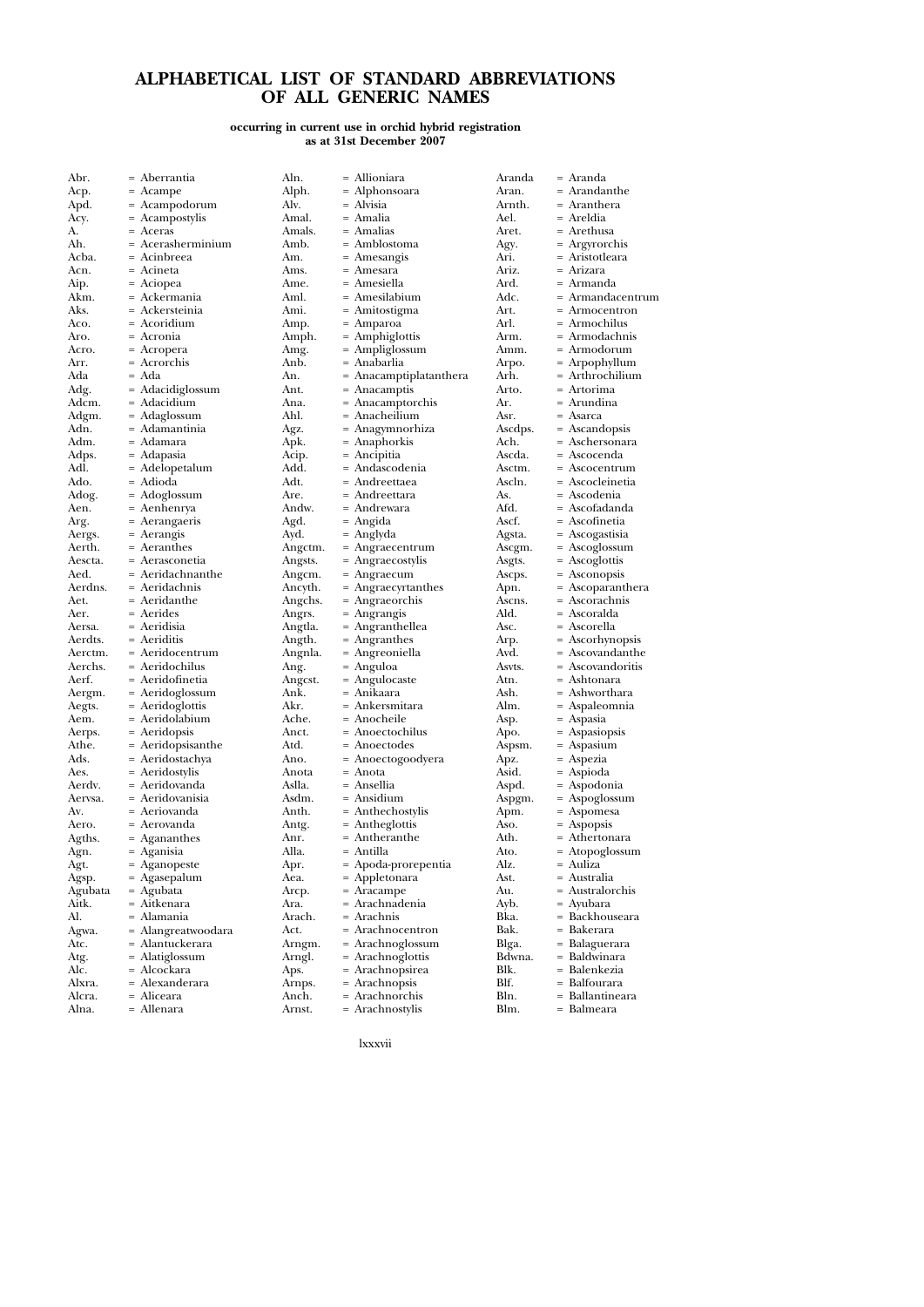| DIIIG.        | $=$ banneidara                                                          | nip.          | $=$ bonplanda   |
|---------------|-------------------------------------------------------------------------|---------------|-----------------|
| Btcm.         | = Bapticidium                                                           | Boo.          | = Bootara       |
| Bpt.          | = Baptiguezia                                                           | Bor.          | = Borwickara    |
|               |                                                                         |               |                 |
| Btk.          | = Baptikoa                                                              | Bo.           | = Bouletia      |
| Bpd.          | $=$ Baptioda                                                            | Bov.          | = Bovornara     |
| Btta.         | = Baptirettia                                                           | Bow.          | $=$ Bowringara  |
| Bpgm.         | = Baptistoglossum                                                       | Braa.         | = Braasiella    |
|               |                                                                         |               |                 |
| Bapt.         | = Baptistonia                                                           | Bra.          | = Brachtia      |
| Brgs.         | $=$ Barangis                                                            | Brade.        | $=$ Bradeara    |
| Bnr.          | = Baraniara                                                             | Bz.           | $=$ Bradriguez  |
| Bvl.          | = Baravolia                                                             | Bq.           | = Bradriquez    |
|               |                                                                         |               |                 |
| Bbra.         | = Barbosaara                                                            | Bmt.          | = Bramiltumı    |
| Bkt.          | = Barcatanthe                                                           | Bpc.          | = Brapacidiu:   |
| Bac.          | = Barclia                                                               | Brap.         | = Brapasia      |
| Bard.         | = Bardendrum                                                            | Bil.          | = Brapilia      |
|               |                                                                         |               |                 |
| Bkn.          | = Barkeranthe                                                           | Bdt.          | = Brasadastel   |
| Bark.         | = Barkeria                                                              | Bcd.          | = Brascidoste   |
| Bar.          | = Barkidendrum                                                          | Brt.          | = Brasicattley  |
|               |                                                                         | Bll.          | = Brasilaelia   |
|               | Bar. = Barkidend<br>Bknts. = Barkonitis<br>Bry. = Barkronley            |               |                 |
|               | = Barkronleya                                                           | Bsd.          | = Brasilidium   |
| Ba.           | = Barlia                                                                | Bly.          | = Brasilocycn   |
| Bos.          | = Barlorchis                                                            | Bsh.<br>Bsl.  | $=$ Brasophon   |
|               |                                                                         |               | = Brasophrol    |
|               | = Barnesara<br>= Barombia                                               |               |                 |
| Ban.<br>Brmb. |                                                                         | Bcn.          | $=$ Brassacathr |
|               | Btt. = Bartlettara<br>Btmna. = Batemannia                               | Brsa.<br>Bsn. | = Brassada      |
|               |                                                                         |               | = Brassanthe    |
| Btst.         |                                                                         |               | = Brassattlia   |
|               | = Bateostylis                                                           | Btl.          |                 |
|               | Bmnra. = Baumannara                                                     | В.            | = Brassavola    |
| Bllra.        | = Beallara                                                              | Brc.          | $=$ Brassavola- |
|               |                                                                         |               | = Brassavolae   |
| Bdra.<br>Beg. | = Beardara<br>= Belgeara                                                | Brsv.<br>Brs. |                 |
|               |                                                                         |               | = Brassia       |
| Bpr.<br>Bns.  | = Bennett-Poeara                                                        | Brsdm.        | = Brassidium    |
|               | = Bensteinia                                                            | Broda.        | = Brassioda     |
| Ben.          | = Benthamara                                                            | Bla.          | = Brasso-Catt   |
|               |                                                                         |               |                 |
|               | Bta. = Benthamara (1974)<br>Bza. = Benzingia                            | Bct.          | = Brassocatar   |
| Bza.          |                                                                         | Bcl.          | = Brassocatla   |
| Bek.<br>Brg.  | = Beranekara<br>= Bergmanara                                            | Bsctt.        | = Brassocattla  |
|               |                                                                         |               | = Brassocattle  |
|               | = Bergmanara                                                            | Bc.           |                 |
| Bkl.          | = Berkeleyara                                                           | Bss.          | = Brassochilu   |
|               | Ber. = Bertara                                                          | Brchs.        | = Brassochilu   |
| Bhu.          | $=$ Bhutanthera                                                         | Bdia.         | = Brassodiacı   |
|               |                                                                         |               |                 |
|               |                                                                         | Bepi.         | = Brassoepide   |
|               | Bic. = Biccina<br>Bfsa. = Bifranisia<br>$\sum_{n=0}^{\infty}$           | Bpl.          | = Brassoepila   |
| Bif.          | = Bifrenaria                                                            | Brsk.         | = Brassokeria   |
|               | $\begin{array}{lll} \text{Bifdm.} & = & \text{Bifrenidium} \end{array}$ | Bl.           | = Brassolaelia  |
|               |                                                                         |               |                 |
| Bifla.        | = Bifreniella                                                           | Blc.          | = Brassolaelio  |
|               | Bifrenl. = Bifrenlaria                                                  | Blpr.         | = Brassolaelio  |
| Bi.           | = Bifrillaria                                                           | Bsy.          | = Brassoleya    |
|               |                                                                         | Bmc.          |                 |
|               | Bfa. = Bifrinlaria<br>Bny. = Bilneyara                                  |               | = Brassomicra   |
|               |                                                                         | Br.           | = Brassonotis   |
| Bilt.         | = Biltonara                                                             | Bph.          | = Brassophila   |
| Bin.          | $= Binotia$                                                             | Bsp.          | = Brassophra    |
|               | = Binotioda                                                             |               | $=$ Brassophro  |
| Bid.          |                                                                         | Bnts.         |                 |
| Bish.         | = Bishopara                                                             | Brp.          | = Brassopsis    |
| Blkr.         | = Blackara                                                              | Bslc.         | = Brassosoph    |
| Blp.          | = Blepharochilum                                                        | Bst.          | = Brassostele   |
|               |                                                                         |               | = Brassotonia   |
| Blet.         | = Bleteleorchis                                                         | Bstna.        |                 |
| Bti.          | = Bletia                                                                | Bv.           | = Brassovolae   |
| Blgts.        | = Bletiaglottis                                                         | Brat.         | = Bratonia      |
| Ble.          | = Bletilla                                                              | Blg.          | = Brevilongiu   |
|               |                                                                         |               |                 |
| Btd.          | = Bletundina                                                            | Brn.          | = Brianara      |
| Blu.          | = Bleuara                                                               | Bri.          | = Briegeria     |
| Blma.         | = Bloomara                                                              | Bba.          | = Briggs-Bury   |
| Bgd.          |                                                                         | Brlda.        |                 |
|               | = Bogardara                                                             |               | = Brilliandea   |
| Boh.          | = Bohnhofara                                                            | Btv.          | = Broanthevo    |
| Bkch.         | = Bokchoonara                                                           | Blt.          | = Brolaeliant   |
| Bol.          | = Bollea                                                                | Brh.          | = Brolaephila   |
|               |                                                                         |               |                 |
| Blth.         | = Bolleanthes                                                           | Boc.          | = Brolarchilis  |
| Bca.          | = Bolleochondrorhyncha                                                  | Brm.          | = Bromecant     |
| Bop.          | = Bolleoscaphe                                                          | Brom.         | = Bromheadi     |
| Blptm.        | = Bollopetalum                                                          | Bgn.          | = Brongniart    |
| Bnt           | = Bonatea                                                               | Bit.          | = Brossitonia   |
|               |                                                                         |               |                 |

Bnfd. = Banfieldara

Bnp. = Bonplandara Boo. = Bootara Bor. = Borwickara essance = Bouletia<br>| Explorer = Boyorna Bov. = Bovornara Bow. = Bowringara braa. = Braasiella<br>bra. = Brachtia Bra. = Brachtia brade. = Bradeara<br>bz. = Bradrigue = Bradriguezia <sup>9</sup>q. = Bradriquezia<br>9 = Bramiltumnia  $=$  Bramiltumnia<br> $=$  Branacidium spc. = Brapacidium<br>srap. = Brapasia Brap. = Brapasia  $\begin{array}{rcl} \text{Bil.} & = & \text{Brapilia} \\ \text{Bil.} & = & \text{Brasadas} \end{array}$  $\begin{array}{rcl} \text{3} \text{d}t. & = \text{Brasadastele} \\ \text{3} \text{d}t. & = \text{Brascidostelele} \end{array}$ Scd. = Brascidostele<br>Srt. = Brasicattleya Brt. = Brasicattleya  $B = Brasilaelia$ <br>  $= Brasilaelia$ <br>  $= Brasili diun$ sd. = Brasilidium<br>|- Brasilocycni Soly. = Brasilocycnis<br>Sol. = Brasophonia Bsh. = Brasophonia  $\begin{array}{lll} \text{isl.} & = \text{Brasophrolia} \\ \text{6c.} & = \text{Brassacathro} \end{array}$ Scn. = Brassacathron<br>Srsa. = Brassada  $=$  Brassada<br> $=$  Brassant  $\begin{array}{lll} \text{is} \text{n.} & = \text{Brassanthe} \\ \text{stl.} & = \text{Brassattlia} \end{array}$  $=$  Brassattlia<br> $=$  Brassayola B. = Brassavola = Brassavola-cattleya  $\begin{array}{rcl} \text{Brass} & = & \text{Brassavolaelia} \\ \text{Brassia} & = & \text{Brassia} \end{array}$ Brs. = Brassia Brassidium<br>Broda. = Brassioda Broda. = Brassioda Brasso-Cattleya-Laelia  $\begin{array}{rcl} \text{Bct.} & = & \text{Brassocatanh} \\ \text{Bct.} & = & \text{Brassocata} \\ \end{array}$ Sch. = Brassocatlaelia<br>Sectt = Brassocattlaelia Brassocattlaelia  $\epsilon$ . = Brassocattleya  $\begin{array}{rcl} \text{loss.} & = \text{Brassochilum} \\ \text{Strchs} & = \text{Brassochilus} \end{array}$ Seconds<br>Schilus = Brassochilus<br>Gia. = Brassodiacriu Bdia. = Brassodiacrium Bepi. = Brassoepidendrum Bpl. = Brassoepilaelia irsk. = Brassokeria<br>il. = Brassolaelia Bl. = Brassolaelia Slc. = Brassolaeliocattleya<br>|lpr. = Brassolaeliophila Brassolaeliophila Bsy. = Brassoleya  $\text{Imc.}$  = Brassomicra<br>  $\text{Br.}$  = Brassonotis Sr. = Brassonotis<br>Sph. = Brassophila Sph. = Brassophila<br>Sp. = Brassophrai  $\sinh$  = Brassophranthe<br> $\sinh$  = Brassophronitis Brassophronitis  $\begin{array}{lll} \text{Sip.} & = & \text{Brassopsis} \\ \text{Silc} & = & \text{Brassoson} \end{array}$  $\text{Isic.} = \text{Brassosophrolaeliocattleya}$ <br>st. = Brassostele st.  $=$  Brassostele<br>stna.  $=$  Brassotonia Brassotonia Bv. = Brassovolaelia Strat. = Bratonia<br>Silg. = Brevilong Brevilongium Brn. = Brianara Sri. = Briegeria<br>Sba. = Briggs-Bu Bba. = Briggs-Buryara  $=$  Brilliandeara Btv. = Broanthevola  $\begin{array}{rcl} \text{Sht.} & = & \text{Brolaelian} \ \text{Brolachila} & = & \text{Brolachila} \end{array}$ Brolaephila  $\begin{array}{rcl} \text{loc.} & = & \text{Brolarchilis} \\ \text{km} & = & \text{Bromecant} \end{array}$ Brm. = Bromecanthe Brom. = Bromheadia Bgn. = Brongniartara

Bro. = Broughtonia<br>Bt. = Broughtonsis = Broughtopsis Bwna. = Brownara Brum. = Brummittara<br>Byb. = Bryobium Byb. = Bryobium<br>Bck. = Buckmana  $=$  Buckmanara Bui. = Buiara<br>Bulb. = Bulbop Bulb. = Bulbophyllum<br>Bbr. = Bulborobium Bbr. = Bulborobium<br> $Bul = Bullara$ Bul. = Bullara<br>Bnc. = Bunoch Bnc. = Bunochilus<br>Bktra. = Burkhardta Bktra. = Burkhardtara<br>Burk = Burkillara Burk. = Burkillara<br>Bkw. = Burkinsha Bkw. = Burkinshawara<br>Burr. = Burrageara Burr. = Burrageara<br>Chz. = Cahuzacara Chz. = Cahuzacara Calda. = Caladenia Can. = Calaeonitis<br>Cal. = Calanthe Cal. = Calanthe<br>Cp. = Calanthic Cp. = Calanthidio-preptanthe<br>Ctp. = Calanthophaius Ctp. = Calanthophaius<br>Calsd. = Calassodia Calsd. = Calassodia<br>Call. = Callostylis Call. = Callostylis<br>Clts. = Caloareth Clts. = Caloarethusa<br>Clchs. = Calochilus Clchs. = Calochilus Cmta. = Calomitra<br>Cpg. = Calopogoi Cpg. = Calopogon<br>Cpt. = Calopotilla  $Cpt.$  = Calopotilla<br>Cmt. = Camarotis  $\begin{array}{ll}\n\text{Cmt.} & = \text{Camarotis} \\
\text{Cam.} & = \text{Campanul}\n\end{array}$ Cam. = Campanulorchis Cmpba. = Campbellara<br>Cnn. = Cannaeorchi  $=$  Cannaeorchis Cpa. = Cappeara Carn. = Carenidium Crml. = Carmichaelara Crp. = Carparomorchis  $=$  Carpenterara Car. = Carrara Ctra. = Carterara<br>Csr = Casoara Csr. = Casoara<br>Cat. = Cataleria Cat. = Cataleria<br>Cag. = Catamang Cag. = Catamangis<br>Ctmds. = Catamodes Ctmds. = Catamodes<br>Ctnchs. = Catanoches Ctnchs. = Catanoches Ctsda. = Catasandra<br>Ctsl. = Catasellia Ctsl. = Catasellia<br>Ctsm. = Catasetun Ctsm. = Catasetum<br>Ca. = Catawesia Ca. = Catawesia<br>Ctc = Catcattleve Ctc. = Catcattleyella<br>Ctll. = Catcaullia Ctll. = Catcaullia<br>Ctyl. = Catcylaelia Ctyl. = Catcylaelia<br>Ctl = Catlaelia Ctl. = Catlaelia<br>Cnc. = Catminic Cnc. = Catminichea<br>Cka. = Cattkeria Cka. = Cattkeria<br>Cttl. = Cattlaelia Cttl. = Cattlaelia<br>Cas. = Cattlassia = Cattlassia C. = Cattleya<br>Ctyh. = Cattleych Ctyh. = Cattleychea<br>Cte. = Cattleyella Cte. = Cattleyella<br>Cttrn. = Cattleyode Cttrn. = Cattleyodendron<br>Cdm. = Cattleyodendrum Cdm. = Cattleyodendrum<br>Ctps. = Cattleyopsis Ctps. = Cattleyopsis<br>Ctpga. = Cattleyopsis Ctpga. = Cattleyopsisgoa<br>Ctpsta. = Cattleyopsistoni Ctpsta. = Cattleyopsistonia Cva. = Cattleyovola Ctna. = Cattleytonia<br>Ctt = Cattlianthe Ctt. = Cattlianthe<br>Ctph. = Cattoniphil Ctph.  $=$  Cattoniphila<br>Ctts.  $=$  Cattotes Ctts. = Cattotes<br>Cyi. = Cattychi Cyi. = Cattychilis Cty. = Catyclia Cauc. = Caucaea

lxxxviii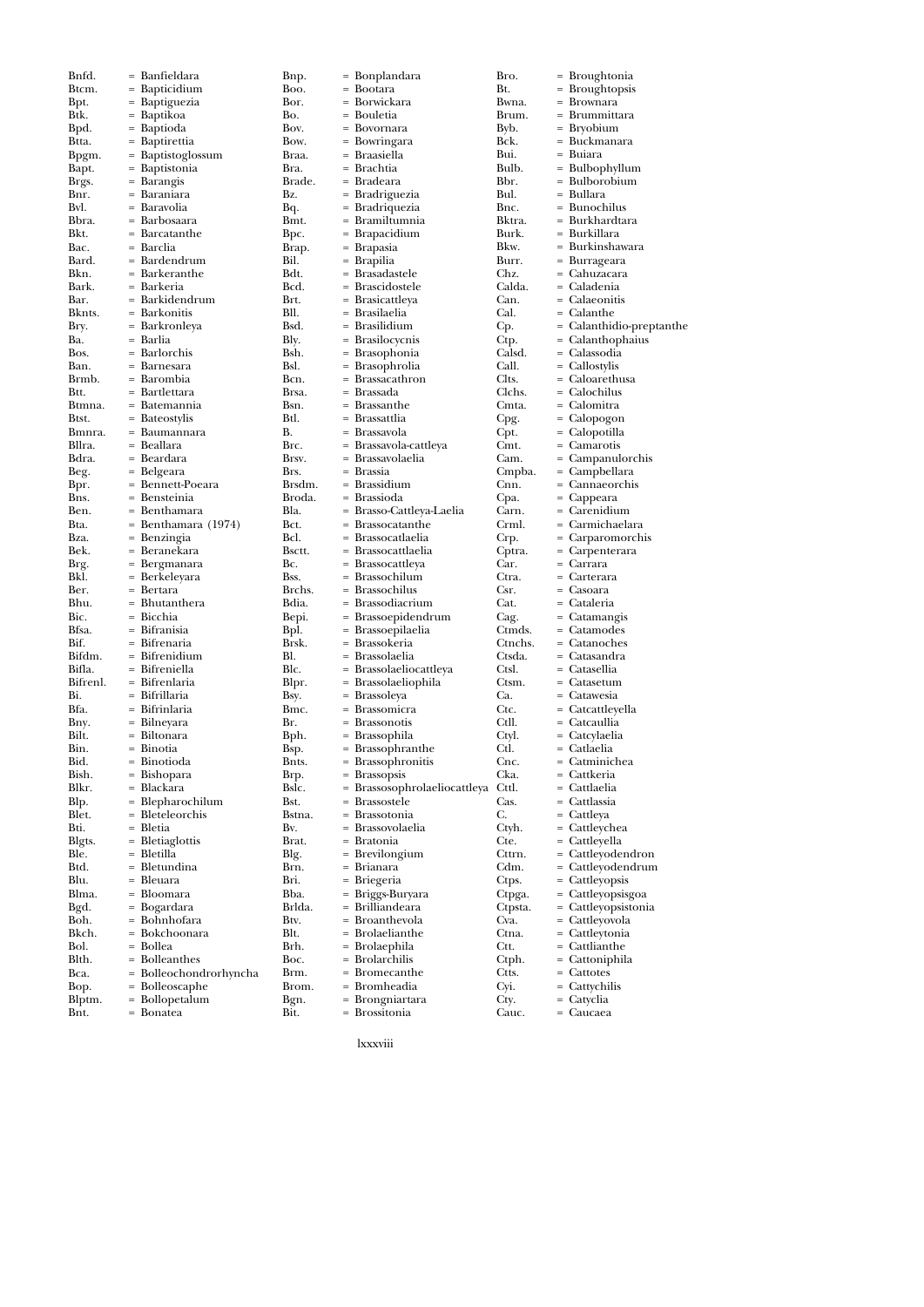| Cus.              | = Cauchostele                            | Cra.            | = Cirrhaea                      |
|-------------------|------------------------------------------|-----------------|---------------------------------|
| Ccd.              | = Caucidium                              | Chpa.           | = Cirrhopea                     |
| CII.              | = Caulaelia                              | Cirr.           | = Cirrhopetal                   |
| Clt.              | = Caularstedella                         | Crphm.          | $=$ Cirrhophyll                 |
| Cau.              | = Caularthron                            | Cstx.           | = Cischostalix                  |
| Clv.<br>Cbd.      | = Caulavola<br>= Caulbardendrum          | Cisch.<br>Clka. | = Cischweinfi<br>= Clarkeara    |
| Cdc.              | = Cauldenclia                            | Cgy.            | = Claudegaya                    |
| Cun.              | = Cauleytonia                            | Cay.            | = Clayara                       |
| Clps.             | = Cauliopsis                             | Clclp.          | = Cleisocalpa                   |
| Ckr.              | = Caulkeria                              | Clctn.          | = Cleisocentr                   |
| Clty.             | = Caulocattleya                          | Clsd.           | = Cleisodes                     |
| Cup.              | = Caulophila                             | Clfta.          | = Cleisofineti                  |
| Cut.              | = Caulrianitis                           | Clnps.          | = Cleisonopsi                   |
| Cuv.              | = Caulrianvola                           | Clspa.          | = Cleisopera                    |
| Cul.              | = Caultonia                              | Clq.<br>Cleis.  | = Cleisoqueti:<br>= Cleisostoma |
| Cnph.<br>Cny.     | = Caultoniophila<br>= Cautonleya         | Cst.            | = Cleisostomo                   |
| Ctg.              | = Centrogenium                           | Clsty.          | = Cleisostylis                  |
| Cnl.              | = Centropetalum                          | Cltha.          | = Cleisotheria                  |
| Ceph.             | = Cephalanthera                          | Cd.             | $=$ Clomodes                    |
| Cpts.             | = Cephalopactis                          | Clm.            | = Clomophyll                    |
| Chp.              | = Cephalophrys                           | Cgh.            | = Cloughara                     |
| Cph.              | = Cephalorhiza                           | Clw.            | = Clowenoch                     |
| Ce.               | = Cepobaculum                            | Clo.            | = Clowesetun                    |
| Cpr.              | = Ceporillia                             | Cl.             | = Clowesia                      |
| Cr.               | = Ceraia<br>= Ceratobium                 | Coc.<br>Ccr.    | = Coccineorc<br>= Cochardia     |
| Cer.<br>Crtn.     | = Ceratocentron                          | Cnths.          | = Cochleanth                    |
| Cerato.           | = Ceratochilus Lindl.                    | Cccst.          | = Cochlecaste                   |
| Crgm.             | = Ceratograecum                          | Cclna.          | = Cochlenia                     |
| Csl.              | = Ceratosiella                           | Colta.          | = Cochleottia                   |
| Cdw.              | = Chadwickara                            | Ccptm.          | = Cochlepeta                    |
| Cba.              | = Chamberlainara                         | Cos.            | = Cochlesepa                    |
| Cham.             | = Chamodenia                             | Ccz.            | = Cochlezia                     |
| Chm.              | = Chamorchis                             | Cda.            | = Cochlioda                     |
| Cng.              | = Changara                               | Cdp.            | $= Cochliodop$                  |
| Cha.              | $=$ Charlesworthara                      | Cit.            | = Cochlistele                   |
| Chra.             | = Charleswortheara<br>= Charlesworthiara | Ccp.            | $= Cochlonco$<br>= Cochloscap   |
| Charli.<br>Charl. | = Charlieara                             | Csp.<br>Ccl.    | = Cochlumni                     |
| Chau.             | = Chaubardia                             | Coeln.          | = Coeleione                     |
| Chbth.            | $=$ Chaubardianthes                      | Cga.            | $=$ Coeloglossg                 |
| Chbl.             | = Chaubardiella                          | Co.             | = Coeloglossu                   |
| Cyh.              | = Chelychocentrum                        | Coel.           | = Coelogyne                     |
| Chd.              | = Chelycidium                            | Cox.            | = Cogniauxar                    |
| Cey.              | $=$ Chelyopsis                           | Coil.           | $=$ Coilostylis                 |
| Cly.              | $=$ Chelyorchis                          | Clx.            | $=$ Colax                       |
| Chew.             | $=$ Chewara                              | Cole.           | = Coleara                       |
| Chctm.<br>Chil.   | = Chilocentrum<br>= Chiloglottis         | Col.<br>Colm.   | = Collierara<br>= Colmanara     |
| Chsch.            | = Chiloschista                           | Cmm.            | = Commersor                     |
| Csg.              | $=$ Chilosimpliglottis                   | Comp.           | = Comparetti                    |
| Chi.              | = Chinheongara                           | Cmr.            | = Comparum                      |
| Cdths.            | = Chondranthes                           | Cpz.            | = Compelenz                     |
| Chdb.             | = Chondrobollea                          | Com.            | = Comperia                      |
| Cho.              | = Chondropetalum                         | Ctgs.           | = Comptoglo                     |
| Chdrh.            | = Chondrorhyncha                         | Conc.           | = Conchidiur                    |
| Cds.              | = Chondroscaphe                          | Conph.          | = Conphroni                     |
| Csn.              | = Chrisanda                              | Cnt.            | = Constancia:                   |
| Chrt.             | = Chrisanthera                           | Const.<br>Cook. | = Constantia                    |
| Cps.<br>Chri.     | = Chrisnopsis<br>= Christensonia         | Cok.            | = Cookara<br>= Cooksonara       |
| Chn.              | = Christenstylis                         | Cpp.            | = Coppensia                     |
| Chtra.            | = Christieara                            | Coa.            | = Corningara                    |
| Crc.              | = Christocentrum                         | Crd.            | = Coronadoa                     |
| Cht.              | = Chromatotriccum                        | Corr.           | = Correvonia                    |
| Chry.             | = Chrysocycnis                           | Crths.          | $=$ Coryanthes                  |
| Chnya.            | = Chuanyenara                            | Cnd.            | = Corydandra                    |
| Chtn.             | = Chuatianara                            | Crhpa.          | = Coryhopea                     |
| Chlt.             | = Chyletia                               | Cyt.<br>Cow.    | = Corysanthe                    |
| Chy.              | = Chysis                                 |                 | = Cowperara                     |

Cra. = Cirrhaea Chpa. = Cirrhopea Cirr. = Cirrhopetalum Crphm. = Cirrhophyllum Cstx. = Cischostalix Cisch. = Cischweinfia Clka. = Clarkeara = Claudegayara = Clayara = Cleisocalpa  $=$  Cleisocentron<br> $=$  Cleisodes  $=$  Cleisodes<br> $=$  Cleisofine = Cleisofinetia<br>= Cleisonopsis s. = Cleisonopsis<br>u. = Cleisopera  $=$  Cleisopera<br> $=$  Cleisoqueti  $=$  Cleisoquetia<br> $=$  Cleisostoma = Cleisostoma<br>= Cleisostomo Cleisostomopsis = Cleisostylis  $=$  Cleisotheria<br> $=$  Clomodes Clomodes  $=$  Clomophyllum  $=$  Cloughara = Clowenoches Clo. = Clowesetum = Clowesia  $=$  Coccineorchis Ccr. = Cochardia  $s. = Cochleanthes$ = Cochlecaste Cclna. = Cochlenia a. = Cochleottia<br>m. = Cochlepetal Ccptm. = Cochlepetalum Cos. = Cochlesepalum  $=$  Cochlezia  $=$  Cochlioda  $=$  Cochliodopsis Cit. = Cochlistele Ccp. = Cochloncopsis Csp. = Cochloscaphe  $=$  Cochlumnia<br>  $=$  Coeleione Coeln. = Coeleione Cga. = Coeloglossgymnadenia  $=$  Coeloglossum = Coelogyne  $=$  Cogniauxara = Coilostylis  $=$  Colax = Coleara = Collierara<br>= Colmanara Colmanara n. = Commersonara<br>p. = Comparettia  $=$  Comparettia<br> $=$  Comparumn = Comparumnia<br>= Compelenzia Compelenzia  $=$  Comperia  $=$  Comptoglossum  $\begin{array}{lll} \text{c.} & = \text{Conchidium} \\ \text{oh.} & = \text{Comphronitis} \end{array}$ Conphronitis = Constanciaara t. = Constantia  $=$  Cookara  $=$  Cooksonara Cpp. = Coppensia Coa. = Corningara Crd. = Coronadoara = Correvonia  $=$  Coryanthes  $=$  Corydandra a. = Coryhopea = Corysanthes

| Crg.            | $=$        | Crangonorchis                   |
|-----------------|------------|---------------------------------|
| Crv.            |            | Cravenara                       |
| Craw.           | $=$        | Crawshayara                     |
| Crypt.          | $=$        | Cryptopus                       |
| Cum.            |            | Cucumeria                       |
| Cud.            | $=$        | Cuitlacidium                    |
| Cu.<br>Cid.     |            | Cuitlauzina<br>Cuitlioda        |
|                 |            |                                 |
| Cdg.            | $=$<br>$=$ | Cuitliodaglossum                |
| Ctn.<br>Cca.    |            | Cuitlumnia<br>Cyanicula         |
| Cnr.            |            | Cyanthera                       |
| Cct.            | $=$<br>=   | Cycatonia                       |
| Cyl.            |            | Cycleria                        |
| Cld.            | $=$        | Cyclodes                        |
| Cycl.           |            | Cyclopogon                      |
| Clos.           |            | Cyclosia                        |
| Cycda.          | $=$        | Cycnandra                       |
| Cyc.            |            | Cycnoches                       |
| Cycd.           |            | Cycnodes                        |
| Cnp.            | $=$        | Cycnophyllum                    |
| Cysl.           | $=$        | Cycsellia                       |
| Cyln.           |            | Cylindrolobus                   |
| Cma.            | $=$        | Cymaclosetum                    |
| Cymst.          | =          | Cymasetum                       |
| Cymla.          |            | Cymbidiella                     |
| Cdn.            | $=$        | Cymbidimangis                   |
| Cym.            |            | Cymbidium                       |
| Cbg.            |            | Cymbiglossum                    |
| Cbp.            | $=$        | Cymbipetalum                    |
| Cyb.            |            | Cymbiphyllum                    |
| Cbgl.           |            | Cymboglossum                    |
| Cymph.          | $=$        | Cymphiella                      |
| Cyn.            | $=$        | Cynorkis                        |
| Ccm.            |            | Cypercymbidium                  |
| Cyd.            | $=$        | Cyperocymbidium                 |
|                 | =          |                                 |
|                 |            |                                 |
| Cyp.            |            | Cypripedium                     |
| Crs.            | $=$        | Cyrassostele                    |
| Cyrtl.          |            | Cyrtellia                       |
| Cti.<br>Crt.    |            | Cyrtidium                       |
|                 | $=$        | Cyrtochiloides                  |
| Cyr.<br>Ctd.    | $=$        | Cyrtochilum                     |
|                 | $=$        | Cyrtocidium                     |
| Cgl.            | $=$        | Cyrtoglossum                    |
| Cgt.            | $=$        | Cyrtoglottis<br>Cyrtolauzina    |
| Cyz.<br>Crl.    | $=$        | Cyrtolioda                      |
| Clr.            | $=$        | Cyrtollaria                     |
| Crn.            | $=$        | Cyrtoniopsis                    |
| Cyrt.           | $=$        |                                 |
|                 | $=$        | Cyrtopodium<br>Cyrtorchis       |
| Cyrtcs.<br>Cys. |            | Cysepedium                      |
|                 | $=$        |                                 |
| D.<br>Dps.      | $=$        | Dactylanthera<br>Dactylocamptis |
| Dtd.            |            | Dactylodenia                    |
| Dam.            | $=$        | Dactyloglossum                  |
| Dtylo.          | $=$        | Dactylorchis                    |
| Dact.           | $=$        | Dactylorhiza                    |
| Datrr.          | $=$        | Dactylorrhiza                   |
| Dlm.            | $=$        | Dallemagneara                   |
| Dnh.            |            | Danhatchia                      |
| Dar.            | $=$        | Darwinara                       |
| Dyg.            | $=$        | Dasyglossum                     |
| Dj.             | $=$        | Davejonesia                     |
| Dvh.            | $=$        | Davidhuntara                    |
| Dvd.            | $=$        | Davidsonara                     |
| Dbra.           |            | Debruyneara                     |
| Dgmra.          | $=$        | Degarmoara                      |
| Dsla.           | $=$        | Deiselara                       |
| Dek.            | $=$        | Dekensara                       |
| Dn.<br>Den.     | $=$<br>$=$ | Dendrobates<br>Dendrobium       |

lxxxix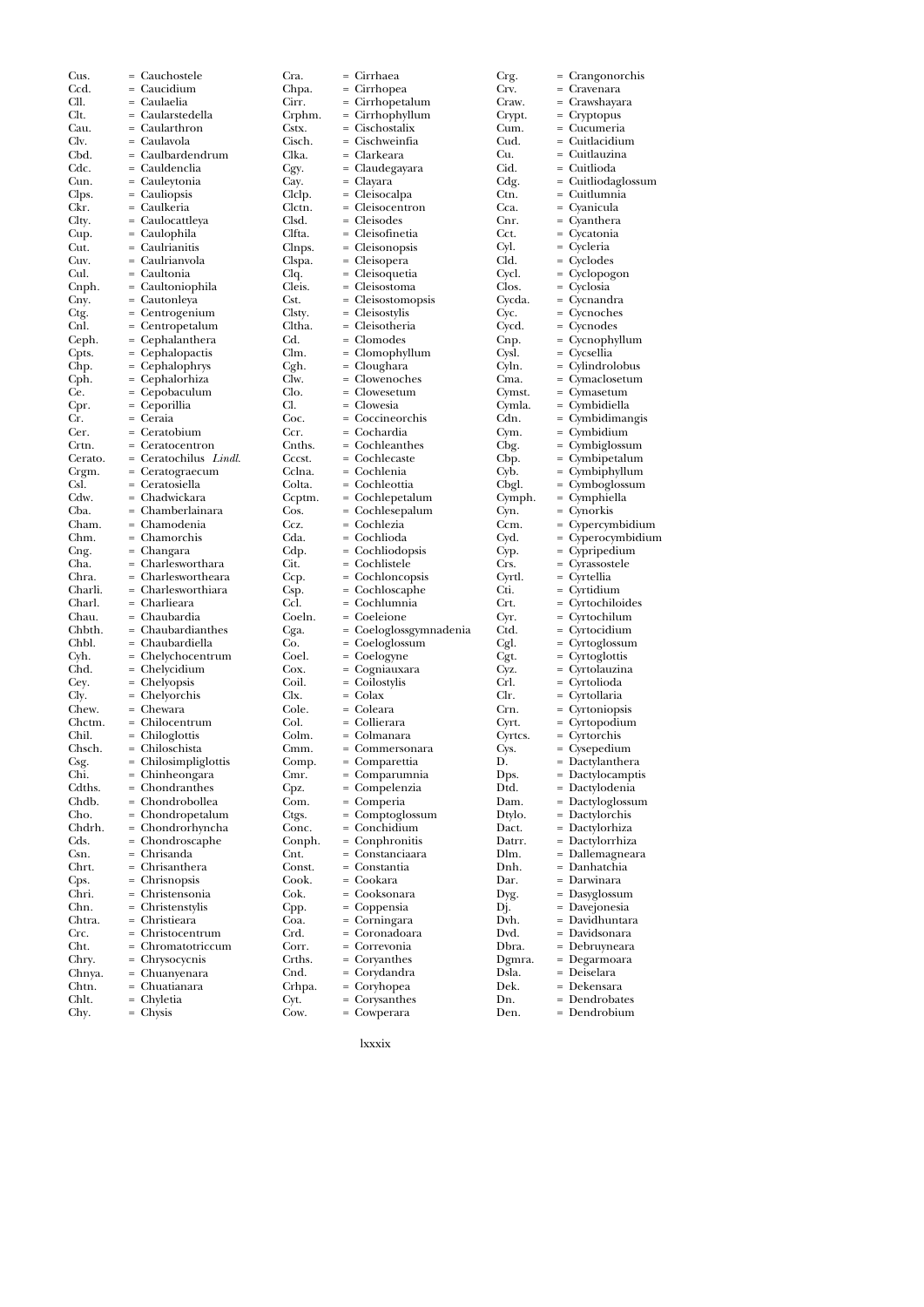| Dc.     | = Dendrocattleya             | Dsi.   | = Dossisia                 |
|---------|------------------------------|--------|----------------------------|
| Denga.  | = Dendrogeria                | Dot.   | = Dothilopsis              |
| Ddlr.   | = Dendrolirium               | Dwsa.  | = Downsara                 |
| Dlax.   | $=$ Dendrophylax             | Dox.   | $=$ Doxosma                |
| Dpn.    | = Deprinsara                 | Drac.  | = Dracula                  |
| Droa.   | = Derosaara                  | Drvla. | = Dracuvallia              |
| Des.    | = Desmotrichum               | Dres.  | = Dresslerara              |
| Dvra.   | = Devereuxara                | Dre.   | = Dressleria               |
| Dew.    | = Dewolfara                  | Dress. | = Dressleriell             |
| Diab.   | = Diabroughtonia             | Dwt.   | = Drewettara               |
| Diaca.  | = Diacattleya                | Dry.   | $=$ Drymoanth              |
| Diacm.  | = Diacrium                   | Duk.   | = Duckittara               |
| Dkra.   | = Diakeria                   | Dugg.  | = Duggerara                |
| Dial.   | = Dialaelia                  | Dng.   | = Dungsia                  |
| Dialps. | = Dialaeliopsis              | Dnna.  | = Dunnara                  |
| Dpgs.   | = Diaphanangis               | Dngra. | = Dunningara               |
| Dpthe.  | = Diaphananthe               | Dup.   | = Dupontara                |
| Dias.   | = Diaschomburgkia            | Du.    | = Durabaculu               |
| Dmts.   | = Dichromanthus              | Dtya.  | = Durutyara                |
| Dct.    | = Dichromoglottis            | Duv.   | = Duvalara                 |
| Dign.   | $=$ Dignathe                 | Dvv.   | = Duvivierara              |
| Dill.   | = Dillonara                  | Dkt.   | = Dyakanthus               |
| Dlc.    | = Dilochiopsis               | Dy.    | = Dyakia                   |
| Dmd.    | = Dimerandra                 | Eas.   | = Eastonara                |
| Din.    | = Dinema                     | Ecd.   | = Ecuadoria                |
| Ddo.    | = Diodonopsis                | Eda.   | = Edara                    |
| Dio.    | = Diothonea                  | Edr.   | = Edeara                   |
| Dvl.    | = Diovallia                  | Elsa.  | = Elearethusa              |
| Dplch.  | = Diplochilus                | Ecth.  | = Elecalthusa              |
| Dpl.    | $=$ Diplodium                | Elo.   | = Eleorchis                |
| Dpnps.  | = Diplonopsis                | Elp.   | = Elepogon                 |
| Dpra.   | = Diploprora                 | Et.    | = Eleutherog               |
| Dipr.   | = Diplorrhiza                | Eliara | = Eliara                   |
| Disa    | = Disa                       | El.    | = Ellanthera               |
| Dtl.    | = Disticholiparis            | Etp.   | = Eltroplectri             |
| Ds.     | = Distichorchis              | Ews.   | = Elwesara                 |
| Diuris  | = Diuris                     | Etha.  | = Elythodia                |
| Dix.    | = Dixuanara                  | Elth.  | = Elythranthe              |
| Djn.    | = Docjonesia                 | Emb.   | = Embreea                  |
| Doc.    | = Dockrillia                 | Eny.   | = Enanthleya               |
| Dok.    | = Dockrilobium               | Ehl.   | = Enchelia                 |
| Dkb.    | = Dockrobium                 | Eyr.   | $=$ Encyarthro             |
| Don.    | = Doinara                    | Ect.   | = Encyclarthr              |
| Dol.    | = Dolichopsis                | Е.     | = Encyclia                 |
| Do.     | = Domindendrum               | En.    | = Encyclipedi              |
| Ddma.   | = Domindesmia                | Enl.   | = Encylaelia               |
| Dga.    | $=$ Domingoa                 | Ecv.   | = Encylaevola              |
| Dmtna.  | = Domintonia                 | Eyy.   | = Encyleyvola              |
| Dmya.   | = Dominyara                  | Eyp.   | = Encyphila                |
| Dmlps.  | = Domliopsis                 | Etl.   | = Encytonavo               |
| Dnt.    | = Donaestelaara              | Eyv.   | = Encyvola                 |
| Dclna.  | = Doncollinara               | Ece.   | = Encyvolend               |
| Ddps.   | = Dorandopsis                | Edl.   | = Endlichera               |
| Drd.    | = Doredirea                  | Ekma.  | = Engkhiama                |
| Dhta.   | = Doreenhuntara              | Eng.   | = Engsoonara               |
| Dctm.   | = Doricentrum                | Epp.   | = Ephippium                |
| Dd.     | = Doridium                   | Ert.   | = Epiarthron               |
| Drlla.  | = Doriella                   | Epbkl. | = Epibarkiell;             |
| Dllps.  | = Doriellaopsis              | Ebcl.  | = Epibrascatt              |
| Dfta.   | = Dorifinetia                | Еp.    | = Epibrassavc              |
| Drgm.   | = Doriglossum                | Epbns. | = Epibrassoni              |
| Dpm.    | = Doriopsisium               | Epb.   | = Epibrought               |
| Drsa.   | = Dorisia                    | Ett.   | = Epicatanth               |
| Dst.    | = Doristylis                 | Eth.   | = Epicatarthr              |
| Dtps.   | = Doritaenopsis              | Ety.   | = Epicatcyclia             |
| Dor.    | = Doritis                    | Ecc.   | = Epicateche:              |
| Dr.     | = Doritopsis                 | Epctn. | = Epicatonia               |
| Dtha.   | = Dorthera                   | Epc.   | = Epicattleya              |
| Doss.   | = Dossinia                   | Ecl.   | = Epicladium               |
| Dsh.    | = Dossinochilus              | Epy.   | = Epicyclia                |
| Dnd.    |                              | Ed.    |                            |
|         | = Dossinodes<br>= Dossinyera | Epdla. | = Epidanthus<br>= Epidella |

| Dsi.          | $=$        | Dossisia                      |
|---------------|------------|-------------------------------|
| Dot.          | $=$        | Dothilopsis                   |
| Dwsa.         |            | Downsara                      |
| Dox.          | $=$        | Doxosma                       |
| Drac.         | $=$        | Dracula                       |
| Drvla.        |            | Dracuvallia                   |
| Dres.         | $=$        | Dresslerara                   |
| Dre.          | $=$        | Dressleria                    |
| Dress.        |            | Dressleriella                 |
| Dwt.          | $=$<br>$=$ | Drewettara                    |
| Dry.<br>Duk.  |            | Drymoanthus<br>Duckittara     |
| Dugg.         | $=$        | Duggerara                     |
| Dng.          | $=$        | Dungsia                       |
| Dnna.         |            | Dunnara                       |
| Dngra.        | $=$        | Dunningara                    |
| Dup.          | $=$        | Dupontara                     |
| Du.           |            | Durabaculum                   |
| Dtya.         | $=$        | Durutyara                     |
| Duv.          | $=$        | Duvalara                      |
| Dvv.          |            | Duvivierara                   |
| Dkt.          | $=$        | Dyakanthus                    |
| Dy.           | $=$        | Dyakia                        |
| Eas.          |            | Eastonara                     |
| Ecd.          | $=$        | Ecuadoria                     |
| Eda.          | $=$        | Edara                         |
| Edr.<br>Elsa. | $=$        | = Edeara                      |
| Ecth.         | $=$        | Elearethusa<br>Elecalthusa    |
| Elo.          |            | Eleorchis                     |
| Elp.          | $=$        | Elepogon                      |
| Et.           | $=$        | Eleutheroglossum              |
| Eliara        |            | Eliara                        |
| El.           | $=$        | Ellanthera                    |
| Etp.          | $=$        | Eltroplectris                 |
| Ews.          |            | Elwesara                      |
| Etha.         | $=$        | Elythodia                     |
| Elth.         |            | Elythranthera                 |
| Emb.          |            | Embreea                       |
| Eny.          | $=$        | Enanthleya                    |
| Ehl.          | $=$        | Enchelia                      |
| Eyr.          |            | Encyarthrolia                 |
| Ect.          | $=$        | Encyclarthron                 |
| E.            |            | Encyclia                      |
| En.           |            | Encyclipedium                 |
| Enl.<br>Ecv.  | $=$<br>$=$ | Encylaelia                    |
| Eyy.          |            | Encylaevola<br>Encyleyvola    |
| Eyp.          | $=$        | Encyphila                     |
| Etl.          |            | Encytonavola                  |
| Eyv.          |            | Encyvola                      |
| Ece.          | $=$        | Encyvolendrum                 |
| Edl.          |            | Endlicherara                  |
| Ekma.         |            | Engkhiamara                   |
| Eng.          | $=$        | Engsoonara                    |
| Epp.          | $=$        | Ephippium                     |
| Ert.          |            | Epiarthron                    |
| Epbkl.        | $=$        | Epibarkiella                  |
| Ebcl.         | $=$        | Epibrascattlaelia             |
| Ep.           | $=$        | Epibrassavola                 |
| Epbns.        | $=$        | Epibrassonitis                |
| Epb.          |            | Epibroughtonia                |
| Ett.<br>Eth.  |            | Epicatanthe                   |
| Ety.          | $=$<br>$=$ | Epicatarthron<br>Epicatcyclia |
| Ecc.          |            | Epicatechea                   |
| Epctn.        | $=$        | Epicatonia                    |
| Epc.          | $=$        | Epicattleya                   |
| Ecl.          |            | Epicladium                    |
| Epy.          | $=$        | Epicyclia                     |
|               |            |                               |

| Epid.          | Epidendropsis<br>$=$                |
|----------------|-------------------------------------|
| Epi.           | $=$<br>Epidendrum                   |
|                | $=$                                 |
| Epdcm.<br>Emk. | Epidiacrium<br>Epidominkeria<br>$=$ |
|                | Epidrobium                          |
| Epd.           | $=$                                 |
| Erd.           | Epierstedella                       |
| Epgl.          | Epiglottis<br>=                     |
| Epg.           | Epigoa                              |
| Epl.           | $=$<br>Epilaelia                    |
| Eplc.          | Epilaeliocattleya<br>$=$            |
| Eplps.         | Epilaeliopsis<br>$=$                |
| Eis.           | Epilaelopsis<br>$=$                 |
| Elva.          | Epileptovola<br>=                   |
| Ea.            | Epileya                             |
| Els.           | Epiliopsis<br>$=$                   |
| Epil.          | Epilopsis                           |
| Emc.           | $=$<br>Epimicra                     |
| Epn.           | $=$<br>Epinidema                    |
| Eps.           | Epiopsis                            |
| Epcts.         | $=$<br>Epipactis                    |
| Eph.           | $=$<br>Epiphaius                    |
| Eil.           | Epiphila                            |
| Epip.          | =<br>Epiphronitella                 |
| Ephs.          | Epiphronitis<br>$=$                 |
| Epgm.          | Epipogium                           |
| Ery.           | =<br>Epirhynanthe                   |
| Epstm.         | Epistoma<br>$=$                     |
| Etv.           | Epithechavola                       |
| Etc.           | $=$<br>Epithechea                   |
| Epith.         | Epithechia<br>$=$                   |
| Enn.           | Epitonanthe                         |
| Eptn.          | =<br>Epitonia                       |
| Epv.           | $=$<br>Epivola                      |
| Erm.           | Eremorchis                          |
| Ess.           | $=$<br>Eriopsis                     |
| Erx.           | Erioxantha<br>$=$                   |
| Entra.         | Ernestara                           |
| Ercn.          | =<br>Erycina                        |
| Erdm.          | Erydium<br>$=$                      |
| Esm.           | Esmenanthera                        |
| Em.            | Esmeralda                           |
| Es.            | Esmeranda<br>$=$                    |
| Ems.           | Esmeropsis                          |
| Est.           | Esmerstylis<br>$=$                  |
| Esta.          | Estelaara<br>$=$                    |
| Eu.            | Euarachnides                        |
| Euc.           | $=$<br>Eucentrum                    |
| Ech.           | Euchile<br>$=$                      |
| Eucl.          | $=$<br>Euclades                     |
| Eca.           | Eucosia (1911)<br>$=$               |
| Eud.           | $=$<br>Eudevereuxara                |
| Eucmla.        | $=$<br>Eulocymbidiella              |
| Euph.          | = Eulophia                          |
| Eul.           | Eulophiella<br>$=$                  |
| Ely.           | $=$<br>Eulophyllum                  |
| Ela.           | Eulosellia<br>$=$                   |
| Eup.           | $=$<br>Eupapilanda                  |
| Epo.           | Eupapilio                           |
| Epr.           | Euporphyranda<br>$=$                |
| Eur.           | Eurachnis<br>$=$                    |
|                |                                     |
| Eugs.          | Euryangis                           |
| Eyc.           | Eurycaulis<br>$=$<br>$=$            |
| Echn.          | Eurychone                           |
| Eugcm.         | Eurygraecum                         |
| Eunps.         | Eurynopsis<br>$=$                   |
| Exa.           | Exalaria<br>$=$                     |
|                |                                     |
| Exe.           | Exeria<br>$=$                       |
| Exo.           | Exochanthus<br>$=$                  |
| Exp.           | Exophya<br>$=$                      |
| Fdn.<br>Ffn.   | Fadenchoda<br>Fadenfinanda<br>$=$   |

Ferg. = Fergusonara

xc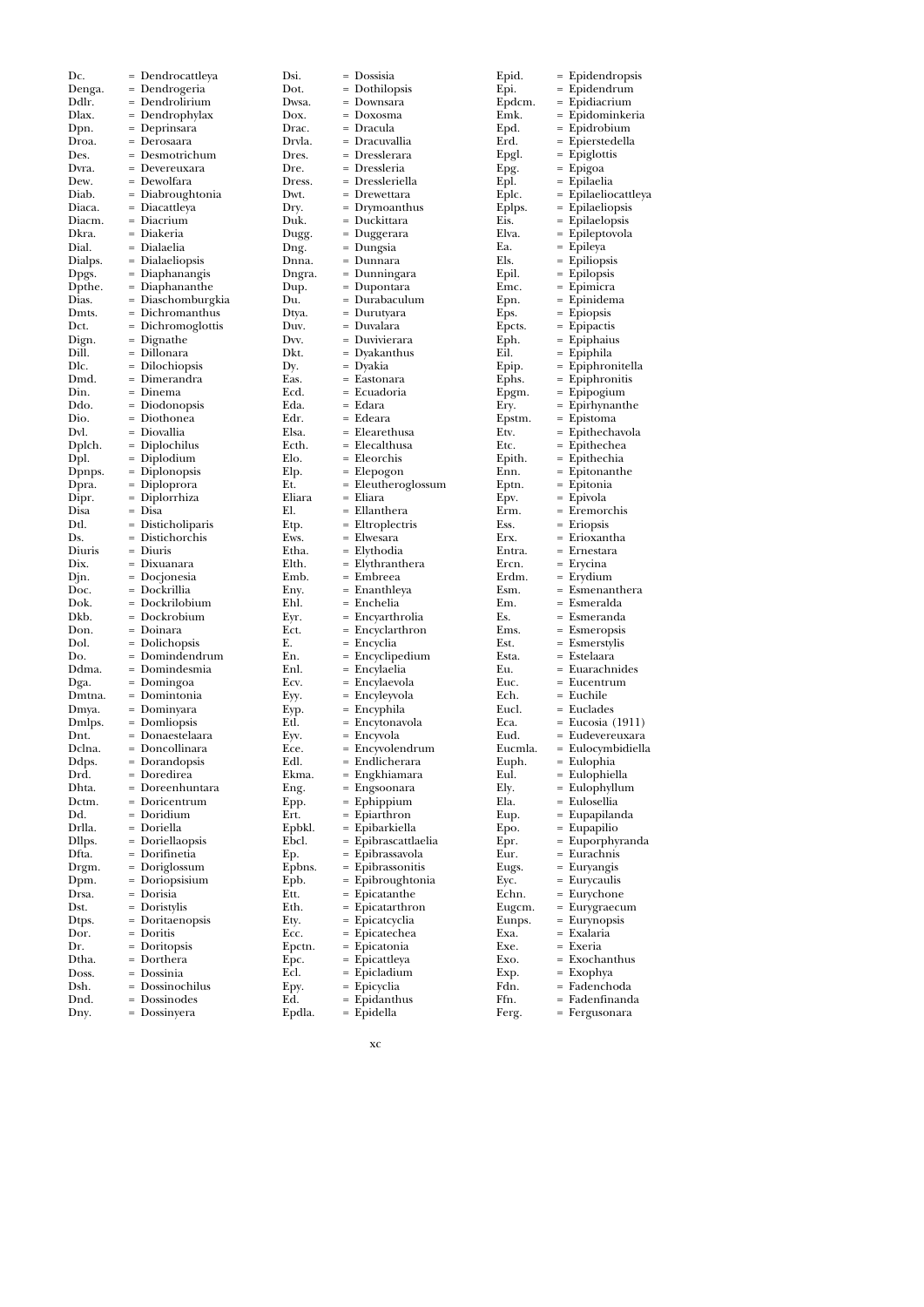| F.              | = Fernandezia                         | Goo.           | = Goodsonara                          |
|-----------------|---------------------------------------|----------------|---------------------------------------|
| Fia.            | = Fialaara                            | G.             | = Goodyera                            |
| Fsh.            | = Fisherara                           | Gss.           | = Gosseara                            |
| Flkga.          | = Flickingeria                        | Gott.          | = Gottererara                         |
| For.            | = Forbesina                           | Got.           | = Gottoara                            |
| Fdca.           | = Fordyceara                          | Gra.           | $=$ Grammangis                        |
| Fgtra.          | $=$ Forgetara                         | Grcym.         | $=$ Grammatocymbidi                   |
| Frs.            | = Forsterara                          | Grda.          | = Grammatoheadia                      |
| Frn.<br>Fdk.    | = Fournierara                         | Gtm.           | $=$ Grammatomangis                    |
| Fre.            | = Fredclarkeara<br>= Fredschechterara | Gram.<br>Grtp. | = Grammatophyllum                     |
| Frda.           | = Freedara                            | Ggt.           | = Grammatopodium<br>$=$ Grammoglottis |
| Frz.            | = Frezierara                          | Gdp.           | = Grandiphyllum                       |
| Frb.            | = Froebelara                          | Grpla.         | = Graphiella                          |
| Frt.            | = Fruticicola                         | Grks.          | = Graphorkis                          |
| Fcr.            | = Fuchsara                            | Grs.           | = Grastidium                          |
| Fjo.            | = Fujioara                            | Grx.           | = Gratrixara                          |
| Fjw.            | = Fujiwarara                          | Gry.           | $=$ Grayara                           |
| Gab.            | = Gabertia                            | Gr.            | = Greatwoodara                        |
| Gbs.            | = Galabstia                           | Ggr.           | = Groganara                           |
| Gal.            | = Galeandra                           | Guc.           | = Guarcholia                          |
| Gslla.          | = Galeansellia                        | Gcl.           | = Guarcyclinitis                      |
| Gds.            | = Galeodes                            | Grc.           | = Guarechea                           |
| Gln.            | = Galeonisia                          | Gur.           | = Guarianthe                          |
| Gptm.           | = Galeopetalum                        | Gbk.           | = Guariburgkia                        |
| Glta.           | = Galeottia                           | Gcp.           | = Guaricatophila                      |
| Ga.             | = Garayara                            | Gct.           | = Guaricattonia                       |
| Gsta.           | = Gastisia                            | Gcy.           | = Guaricyclia                         |
| Gscpa.          | = Gastisocalpa                        | Gdd.           | = Guaridendrum                        |
| Gthe.           | = Gastocalanthe                       | Gny.           | $=$ Guariencychea                     |
| Gaph.           | $=$ Gastophaius                       | Glt.           | = Guarilaeliarthron                   |
| Gach.           | = Gastorchis                          | Glv.           | = Guarilaelivola                      |
| Gtts.           | = Gastritis                           | Gmc.           | = Guarimicra                          |
| Gas.            | = Gastrocalanthe                      | Gsl.           | = Guarisophleya                       |
| Gchgl.          | $=$ Gastrochiloglottis                | Gsp.           | = Guarisophlia                        |
| Gchls.          | = Gastrochilus                        | Grt.           | = Guaritonia                          |
| Gp.             | = Gastrophaius                        | Grn.           | = Guaritoniclia                       |
| Gs.             | = Gastrorchis                         | Glp.           | $=$ Guarlaeliopsis                    |
| Gsarco.         | = Gastrosarcochilus                   | Gua.           | = Guaronilia                          |
| Gstm.           | = Gastrostoma                         | Gpd.           | = Guarophidendrum                     |
| Gsrth.<br>Gtra. | = Gastrothera                         | Gty.<br>Gut.   | = Guarthroleya                        |
| Gav.            | = Gauntlettara                        | Gtc.           | = Guarthron                           |
| Gbka.           | = Gavilea                             | Gvl.           | = Guartonichea<br>= Guarvolclia       |
| Gba.            | = Georgeblackara<br>= Gerberara       | Gud.           | = Gudrunia                            |
| Gbz.            | = Gibezara                            | Gum.           | = Gumara                              |
| Gi.             | = Giddingsara                         | Gun.           | = Gunnarorchis                        |
| Gigara          | = Gigara                              | Gym.           | = Gymnadenia                          |
| Gil.            | = Gilmourara                          | Gc.            | = Gymnanacamptis                      |
| Glya.           | = Gladysyeeara                        | Gpt.           | $=$ Gymnaplatanthera                  |
| Glz.            | = Glanzara                            | Gyt.           | = Gymnotraunsteine                    |
| Gloss.          | = Glossodia                           | Hab.           | = Habenaria                           |
| Gfa.            | = Goffara                             | Ho.            | = Habenariorchis                      |
| Ghta.           | = Gohartia                            | Hrc.           | = Haberiorchis                        |
| Glm.            | = Golumnia                            | Hkr.           | = Hackerara                           |
| Gmda.           | = Gomada                              | Hbl.           | = Hadrobrasilaelia                    |
| Gmd.            | = Gomadachtia                         | Hdc.           | = Hadrocattleya                       |
| Gmk.            | = Gomenkoa                            | Hdg.           | = Hadrodungsia                        |
| Gom.            | = Gomesa                              | Hdl.           | = Hadrolaelia                         |
| Gmtta.          | = Gomettia                            | Ha.            | = Haemari-anoectocl                   |
| Gmg.            | = Gomguezia                           | Hm.            | = Haemari-macodes                     |
| Gmch.           | = Gomochilus                          | Hgra.          | = Hagerara                            |
| Gmgm.           | = Gomoglossum                         | Hag.           | = Hagsatera                           |
| Goa.            | = Gomonciada                          | Hgv.           | = Hagsavola                           |
| Gmn.            | = Gomonia                             | Hgc.           | = Hagsechea                           |
| Ggn.            | = Gonginia                            | Hlo.           | = Halleorchis                         |
| Gga.            | = Gongora                             | Hmwsa.         | = Hamelwellsara                       |
| Grh.            |                                       |                |                                       |
| Gbn.            | = Gongorhaea                          | Hmtn.          | = Hamiltonara                         |
|                 | = Goniobulbon                         | Hmu.           | = Hamularia                           |
| Gdlra.          | = Goodaleara                          | Hby.           | = Hanburyara                          |
| Gdc.            | = Goodisachilus                       | Han.           | = Hanesara<br>= Hansenara             |

| Goo.          | = Goodsonara                         | Hal.             | = Haraella                           |
|---------------|--------------------------------------|------------------|--------------------------------------|
| G.            | = Goodyera                           | Hnp.             | = Haraenopsis                        |
| Gss.          | = Gosseara                           | Hrs.             | = Harrisara                          |
| Gott.<br>Got. | = Gottererara<br>= Gottoara          | Hart.<br>Hwa.    | = Hartara<br>= Hartwegia             |
| Gra.          | = Grammangis                         | Hasgw.           | = Hasegawaara                        |
| Grcym.        | = Grammatocymbidium                  | Has.             | = Hasskarlara                        |
| Grda.         | = Grammatoheadia                     | Hat.             | = Hatcherara                         |
| Gtm.          | = Grammatomangis                     | Hatt.            | = Hattoriara                         |
| Gram.         | = Grammatophyllum                    | Haus.            | = Hausermannara                      |
| Grtp.         | = Grammatopodium                     | Haw.             | = Hawaiiara                          |
| Ggt.<br>Gdp.  | $=$ Grammoglottis<br>= Grandiphyllum | Hwkra.<br>Hknsa. | = Hawkesara<br>= Hawkinsara          |
| Grpla.        | = Graphiella                         | Hay.             | = Hayataara                          |
| Grks.         | = Graphorkis                         | Hyw.             | = Haywoodara                         |
| Grs.          | = Grastidium                         | Hlc.             | = Helcia                             |
| Grx.          | = Gratrixara                         | Hpla.            | = Helpilia                           |
| Gry.          | = Grayara                            | Hmp.             | = Hemipiliopsis                      |
| Gr.           | = Greatwoodara                       | Hbtra.<br>Н.     | = Herbertara                         |
| Ggr.<br>Guc.  | = Groganara<br>= Guarcholia          | Hro.             | = Herminium<br>= Hermoara            |
| Gcl.          | = Guarcyclinitis                     | Hrm.             | = Hermorchis                         |
| Grc.          | = Guarechea                          | Hers.            | = Herschelia                         |
| Gur.          | = Guarianthe                         | Hrds.            | = Herscheliodisa                     |
| Gbk.          | = Guariburgkia                       | Hrt.             | = Hertensteinara                     |
| Gcp.          | = Guaricatophila                     | Htz.             | = Heterozeuxine                      |
| Gct.          | = Guaricattonia                      | Hex.             | = Hexadesmia                         |
| Gcy.<br>Gdd.  | = Guaricyclia                        | Hxsa.            | = Hexisea<br>= Higashiara            |
| Gny.          | = Guaridendrum<br>= Guariencychea    | Hgsh.<br>Hdra.   | = Hildaara                           |
| Glt.          | = Guarilaeliarthron                  | Him.             | = Himantoglossun                     |
| Glv.          | = Guarilaelivola                     | Hmra.            | = Himoriara                          |
| Gmc.          | = Guarimicra                         | Hry.             | = Hirayamaara                        |
| Gsl.          | = Guarisophleya                      | His.             | = Hispaniella                        |
| Gsp.          | = Guarisophlia                       | Hfc.             | = Hoffmanncattley                    |
| Grt.          | = Guaritonia                         | Hfy.             | = Hoffmanncyclia                     |
| Grn.<br>Glp.  | = Guaritoniclia<br>= Guarlaeliopsis  | Hof.<br>Hf.      | = Hoffmannseggel<br>= Hofmeisterella |
| Gua.          | = Guaronilia                         | Hol.             | = Holcanthera                        |
| Gpd.          | = Guarophidendrum                    | Hln.             | = Holcenda                           |
| Gty.          | = Guarthroleya                       | Hctm.            | = Holcocentrum                       |
| Gut.          | = Guarthron                          | Hld.             | = Holcodirea                         |
| Gtc.          | = Guartonichea                       | Holc.            | = Holcoglossum                       |
| Gvl.          | = Guarvolclia                        | Hop.             | = Holconopsis                        |
| Gud.<br>Gum.  | = Gudrunia<br>= Gumara               | Hlp.<br>Hr.      | = Holcopsis<br>= Holcorides          |
| Gun.          | = Gunnarorchis                       | Hls.             | = Holcosia                           |
| Gym.          | = Gymnadenia                         | Hoc.             | = Holcostylis                        |
| Gc.           | = Gymnanacamptis                     | Hfd.             | = Holfordara                         |
| Gpt.          | $=$ Gymnaplatanthera                 | Hog.             | = Hollingtonara                      |
| Gyt.          | = Gymnotraunsteinera                 | Hlm.             | = Holmara                            |
| Hab.          | = Habenaria                          | Hom.             | = Homalopetalum                      |
| Ho.           | = Habenariorchis                     | Hon.             | = Honoluluara<br>= Hookerara         |
| Hrc.<br>Hkr.  | = Haberiorchis<br>= Hackerara        | Hook.<br>Horm.   | = Hormidium                          |
| Hbl.          | = Hadrobrasilaelia                   | Hlt.             | = Houlletia                          |
| Hdc.          | = Hadrocattleya                      | Hlra.            | = Houllora                           |
| Hdg.          | = Hadrodungsia                       | Hwra.            | = Howeara                            |
| Hdl.          | = Hadrolaelia                        | Hru.             | $=$ Hrubyara                         |
| Ha.           | = Haemari-anoectochilus              | Hsu.             | = Hsuara                             |
| Hm.           | = Haemari-macodes                    | Hng.             | = Huangara                           |
| Hgra.         | = Hagerara                           | Hylra.<br>Hha.   | = Hueylihara                         |
| Hag.<br>Hgv.  | = Hagsatera<br>= Hagsavola           | Hgfda.           | = Hueylihara (197<br>= Hugofreedara  |
| Hgc.          | = Hagsechea                          | Hmb.             | = Humboldtara                        |
| Hlo.          | = Halleorchis                        | Humm.            | = Hummelara                          |
| Hmwsa.        | = Hamelwellsara                      | Hu.              | = Huntara                            |
| Hmtn.         | = Hamiltonara                        | Htg.             | = Huntingtonara                      |
| Hmu.          | = Hamularia                          | Hnths.           | = Huntleanthes                       |
| Hby.          | = Hanburyara                         | Hya.             | = Huntleya                           |
| Han.<br>Hns.  | = Hanesara<br>= Hansenara            | Hur.<br>Hybo.    | = Hurstara<br>= Hybriorchis          |
|               |                                      |                  |                                      |

lawaiiara lawkesara lawkinsara layataara laywoodara lelcia lelpilia Iemipiliopsis lerbertara<sup>1</sup> lerminium lermoara lermorchis lerschelia lerscheliodisa lertensteinara leterozeuxine lexadesmia lexisea Hgsh. = Higashiara Hdra. = Hildaara ............<br>|imantoglossum limoriara<sup>o</sup> lirayamaara ispaniella Hfc. = Hoffmanncattleya Hfy. = Hoffmanncyclia Hof. = Hoffmannseggella lofmeisterella lolcanthera . . . . . . . . . . . .<br>lolcenda lolcocentrum lolcodirea lolcoglossum Iolconopsis olcopsis lolcorides lolcosia lolcostylis lolfordara **Iollingtonara** lolmara lomalopetalum Ionoluluara lookerara lormidium Ioulletia loullora oweara lrubyara lsuara luangara luevlihara Hha. = Hueylihara (1972) lugofreedara lumboldtara -------------<br>Iummelara luntara Htg. = Huntingtonara Hnths. = Huntleanthes luntleya<br>Iurstara

Hybo. = Hybriorchis

xci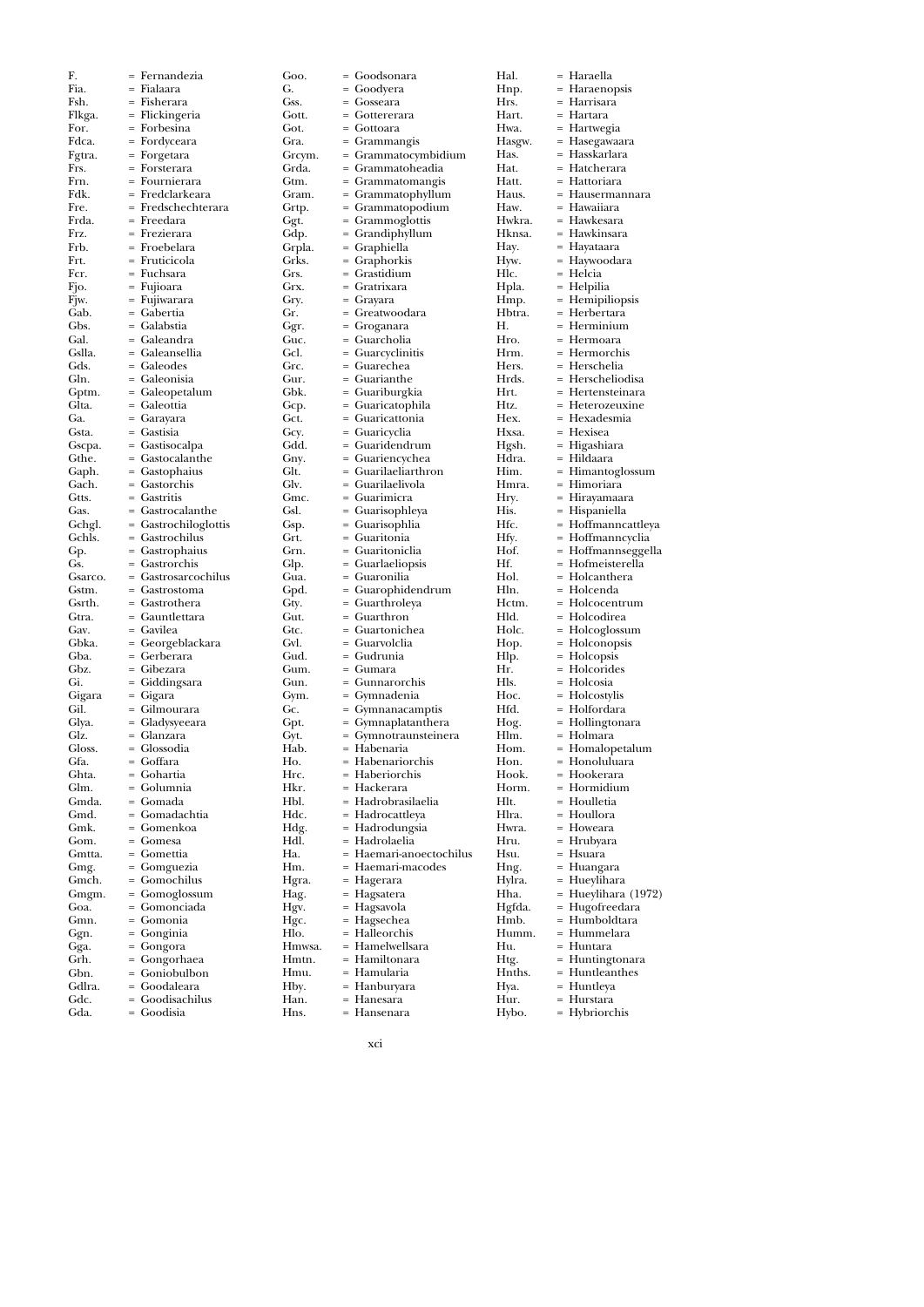| Hyr.         | Hydranthus                          |
|--------------|-------------------------------------|
| Hcm.         | Hyedecromara                        |
| Hyd.         | $=$                                 |
|              | Hygranda                            |
| Hcd.         | Hygrocenda<br>$=$                   |
| Hy.          | Hygrochilus                         |
| Hgd.         | Hygrodirea<br>=                     |
|              |                                     |
| Hmn.         | Hymeneria<br>$=$                    |
| Hmc.         | Hymenochilus                        |
| Icvl.        | Iacovielloara<br>$=$                |
| Ich.         | $=$                                 |
|              | Ichthyostomum                       |
| Ida          | Ida                                 |
| Ilo.         | Ilonara<br>$=$                      |
| Ing.         | Ingramara                           |
|              |                                     |
| Ino.         | Inobulbon                           |
| I.           | Ioncidium<br>$=$                    |
| Intta.       | $=$<br>Ionettia                     |
| Ict.         | Ionocentrum                         |
|              |                                     |
| Incdm.       | Ionocidium<br>$=$                   |
| Inps.        | Ionopsis<br>=                       |
| Inm.         | Ionumnia                            |
|              |                                     |
| Ip.          | Ipsea<br>$=$                        |
| Ips.         | Ipseglottis                         |
| Irv.         | $=$<br>Irvingara                    |
|              | Isabelia<br>$=$                     |
| Isa.         |                                     |
| Isd.         | : Isadendrum                        |
| Is.          | Isanitella                          |
| Isr.         | = Isaoara                           |
| Iwan.        | $=$                                 |
|              | Iwanagaara                          |
| Iana.        | Iwanagara                           |
| Izma.        | Izumiara<br>$=$                     |
| Jqn.         | = Jacquinara                        |
| Ja.          | = Jacquiniella                      |
|              |                                     |
| J.           | = Jacquinparis                      |
| Jan.         | = Janssensara                       |
| Jen.         | = Jeaneara                          |
| Jel.         |                                     |
| Jwa.         | = Jellesmaara<br>= Jewellara        |
|              |                                     |
| Jmzra.       | $=$ Jimenezara                      |
| Jsr.         | = Jisooara                          |
| Jnna.        | = Joannara                          |
| Jon.         | = Johnara<br>= Johnkellyara         |
| Jkl.         |                                     |
|              |                                     |
| Joh.         | = Johnsonara                        |
| Jya.         | = Johnyeeara                        |
| Jos.         | = Jostia                            |
| Jmth.        | = Jumanthes                         |
| Jum.         | = Jumellea                          |
|              |                                     |
| Kgw.         | = Kagawaara                         |
| Kagaw.       | = Kagawara                          |
| Kal.         | Kalakauara<br>$=$                   |
| Κ.           | = Kamemotoara                       |
| Kun.         | = Kanetsunaara                      |
|              | = Kanzerara                         |
| Kza          |                                     |
| Kar.         | Karorchis<br>$=$                    |
| Kat.         | Katherinea                          |
| Kwmta.       | Kawamotoara<br>$=$                  |
| Kaw.         | Kawanishiara<br>$=$                 |
|              |                                     |
| Kefth.       | = Keferanthes                       |
| Kfl.         | = Keferella                         |
| Kfy.         | Keferhyncha<br>$=$                  |
| Krl.         |                                     |
|              |                                     |
|              | Keferollea                          |
| Kefst.       | Kefersteinia<br>$=$                 |
| Kfr.         | = Keforea                           |
| Kei.         | = Keishunara                        |
| Ker.         |                                     |
|              | = Kerchoveara                       |
| Kim.         | = Kimballara                        |
| Ki.          | Kingidium<br>$=$                    |
| King.        | Kingiella<br>$=$                    |
| Kgs.         | Kingistylis                         |
|              |                                     |
| Kin.         | Kionophyton                         |
| Kpa.<br>Kir. | Kippenara<br>$=$<br>Kirchara<br>$=$ |

Kit. = Kitigorchis Klma. = Klehmara Knp. = Knappara Knud. = Knudsonara Kom. = Komkrisara<br>Kro. = Kraenlinorc Kro. = Kraenlinorchis<br>Kr. = Kraenzlinara Kr. = Kraenzlinara Kz. = Kraenzlinella<br>Krsa. = Kraussara Krsa. = Kraussara<br>Kgra. = Kriegerara Kgra. = Kriegerara<br>Kn. = Kuhnara Kn. = Kuhnara<br>Knt. = Kunthara Knt. = Kunthara<br>Lcl. = Lachelina Lcl. = Lachelinara<br>Lah. = Laechilis Lah. = Laechilis<br>Lga. = Laegoa Lga. = Laegoa<br>Lctt. = Laelcatt Lctt.  $=$  Laelcattleya<br>  $L.$   $=$  Laelia L. = Laelia<br>Lbc. = Laelia-Lbc. = Laelia-Brasso-Cattleya Lnt. = Laelianthe<br>Lvl. = Laeliavola Lvl. = Laeliavola<br>Lch. = Laelichilis Lch. = Laelichilis<br>Ldt. = Laelidend Ldt. = Laelidendranthe<br>Lcn. = Laeliocatanthe Lcn. = Laeliocatanthe<br>Lcr. = Laeliocatarthro Lcr. = Laeliocatarthron<br>Lctna. = Laeliocatonia Lctna. = Laeliocatonia<br>Lcka. = Laeliocattkeri Lcka. = Laeliocattkeria<br>Lc. = Laeliocattleva Lc. = Laeliocattleya<br>Ldrn. = Laeliodendror Ldrn.  $=$  Laeliodendron<br>La.  $=$  Laeliodendrum La. = Laeliodendrum<br>Lkra. = Laeliokeria Lkra. = Laeliokeria<br>Lpya. = Laeliopleya Lpya. = Laeliopleya<br>Lps. = Laeliopsis Lps.  $=$  Laeliopsis<br>  $I_x =$  Laeliovola Lv.  $=$  Laeliovola<br>
Lrn.  $=$  Laelirhync Lrn. = Laelirhynchos<br>Lna. = Laelonia Lna. = Laelonia<br>Lpn. = Laenopso Lua.<br>Lpn. = Laenopsonia<br>Laeo. = Laeopis  $\begin{array}{rcl}\n\text{Laeo.} & = \text{Laeopis} \\
\text{Lae.} & = \text{Laeopsis}\n\end{array}$  $=$  Laeopsis Lca. = Laerianchea Ltt. = Laetonanthe Lgra. = Lagerara<br>Lpca. = Laipench Lpca. = Laipenchihara Lbka. = Lancebirkara Lauara = Lauara<br>Lav. = Lavriha Lav. = Lavrihara<br>Lws. = Law-Scho Lws. = Law-Schofieldara<br>Lwr. = Lawara Lwr. = Lawara<br>Law. = Lawless Law. = Lawlessara<br>Lwn. = Lawrencea Lwn. = Lawrenceara<br>Lay. = Laycockara Lay. = Laycockara<br>Lnya. = Leaneyara Lnya. = Leaneyara Leb. = Lebaudyara<br>Leeara = Leeara Leeara = Leeara<br>Leh. = Leecha Leh. = Leechara<br>Lee. = Leemann Lee. = Leemannara<br>Lei. = Leioanthum Lei. = Leioanthum<br>Lemra. = Lemaireara Lemra. = Lemaireara<br>Lem. = Lembogloss Lem. = Lemboglossum<br>Llm. = Leochilumnia Llm. = Leochilumnia Lchs. = Leochilus<br>Lcdm. = Leocidium Lcdm. = Leocidium<br>Lcmsa. = Leocidmesa Lcmsa. = Leocidmesa<br>Lcdpa. = Leocidpasia Lcdpa. = Leocidpasia<br>Lod. = Leocidumni Lod. = Leocidumnia<br>
Lgn. = Leogolumnia<br>
Lko. = Leokoa = Leogolumnia  $Lko.$  = Leokoa<br>Len. = Leonara Len. = Leonara<br>Lep. = Lepanop<br>Lths. = Lepanth Lep. = Lepanopsis Lths. = Lepanthes Lpths. = Lepanthopsis Lptdm. = Leptodendrum

| Lptka.       |            | Leptokeria                  |
|--------------|------------|-----------------------------|
| Lptl.        | $=$        | Leptolaelia                 |
| Lpt.         |            | Leptotes                    |
| Lptv.        |            | Leptovola                   |
| Lesl.        | $=$        | Leslieara                   |
|              |            |                             |
| Lsu.         |            | Lesueurara                  |
| Lce.         | $=$        | Leucohyle                   |
| Le.          | $=$        | Leucorchis                  |
| Lwsra.       |            | Lewisara                    |
| Liaps.       | $=$        | Liaopsis                    |
| Licht.       | $=$        | Lichtara                    |
| Lich.        |            | Lichterveldia               |
| Lieb.        | $=$        | Liebmanara                  |
| Lim.         | $=$        | Limara                      |
| Lima.        |            | Limatopreptanthe            |
| Lblm.        | $=$        | Lindblomia                  |
| Lin.         | $=$        | Lindleyara                  |
| Lya.         |            | Lindleyella                 |
| Lgl.         | $=$        | Linguella                   |
| Linn.        | $=$        | Linneara                    |
| Lpna.        |            | Lioponia                    |
| Lkcdm.       |            | Lockcidium                  |
|              | $=$<br>$=$ |                             |
| Lkda.        |            | Lockcidmesa                 |
| Lhta.        |            | Lockhartia                  |
| Lkctta.      | $=$        | Lockochilettia              |
| Lkchs.       | $=$        | Lockochilus                 |
| Lkg.         |            | Lockoglossum                |
| Lkgch.       | $=$        | Lockogochilus               |
| Lckp.        | $=$        | Lockopilia                  |
| Lkstx.       |            | Lockostalix                 |
| Lkm.         | $=$        | Lockumnia                   |
| Lts.         | $=$        | Loefgrenianthus             |
| Ltl.         |            | Lomantrisuloara             |
| Lon.         | $=$        | Londesboroughara            |
| Loph.        | $=$        | Lophoglottis                |
| Lora.        |            | Lorenara                    |
|              |            |                             |
|              |            |                             |
| Lrt.         | $=$        | Loritis                     |
| Lor.         | $=$        | Loroglorchis                |
| Lov.         |            | Lovelessara                 |
| Low.         | $=$        | Lowara                      |
| Lwc.         | $=$        | Lowiorchis                  |
| Lwnra.       |            | Lowsonara                   |
| Lwt.         | $=$        | Lowsutongara                |
| Lscta.       | $=$        | Luascotia                   |
| Luc.         |            | Lucasara                    |
| Lus.         | $=$        | Ludisia                     |
| Lud.         |            | Ludochilus                  |
| Lctm.        |            | Luicentrum                  |
| Luic.        | $=$        | Luichilus                   |
| Lnta.        | $=$        | Luinetia                    |
| Lnps.        |            |                             |
|              |            | Luinopsis                   |
| Lu.          | $=$        | Luisaerides                 |
| Lsnd.        | =          | Luisanda                    |
| Lda.         |            | Luisedda                    |
| Luiser.      | $=$        | Luiserides                  |
| Lsa.         |            | Luisia                      |
| Lst.         |            | Luistylis                   |
| Lvta.        | $=$        | Luivanetia                  |
| Luth.        |            | Lutherara                   |
| Lbs.         |            | Lycabstia                   |
| Lyc.         | $=$        | Lycaste                     |
| Ly.          | $=$        | Lycastenaria                |
| Lcd.         |            | Lycida                      |
| Lymra.       | $=$        | Lymanara                    |
| Lyon.        | $=$        | Lyonara                     |
| Lra.         |            | Lyonara (1948)              |
| Lci.         | $=$        | Lyonarci                    |
|              |            |                             |
| Mcq.         |            | Maccorquodaleara            |
| Mcyra.       | $=$        | Maccoyara                   |
| Mcc.<br>Mrt. |            | Maccraithara<br>Maccraithea |

xcii

Lgt. = Leptoguarianthe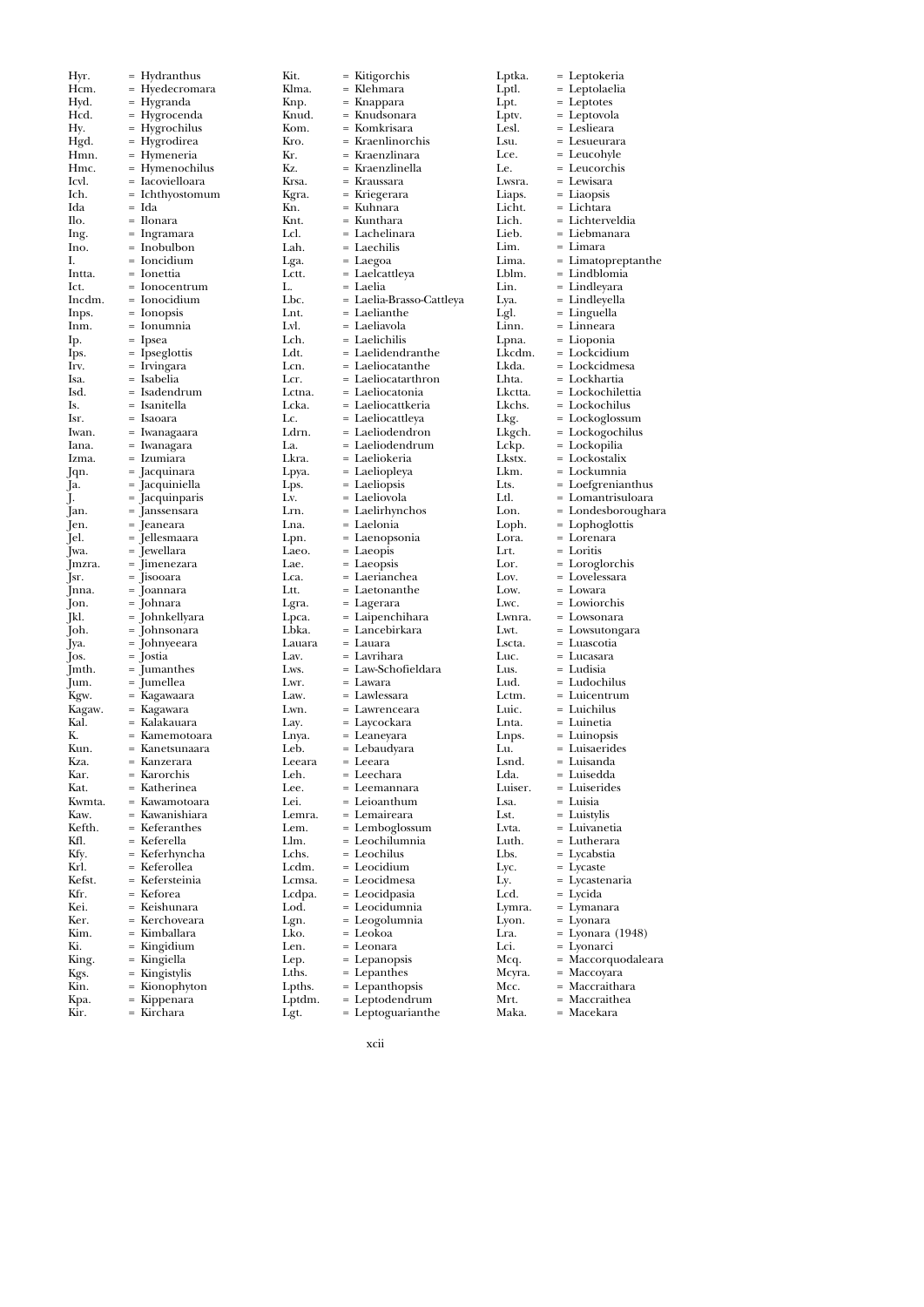| Mclna.               | = Maclellanara                                                                                                                                                                                                                                                                                                                                                                                                                                                                                                                                                                                                         | Mcid.                          | = Miltoncidiu                                                                                                                                                              |
|----------------------|------------------------------------------------------------------------------------------------------------------------------------------------------------------------------------------------------------------------------------------------------------------------------------------------------------------------------------------------------------------------------------------------------------------------------------------------------------------------------------------------------------------------------------------------------------------------------------------------------------------------|--------------------------------|----------------------------------------------------------------------------------------------------------------------------------------------------------------------------|
|                      | Mclmra. = Maclemoreara                                                                                                                                                                                                                                                                                                                                                                                                                                                                                                                                                                                                 | Mz.                            | = Miltonguez                                                                                                                                                               |
| Mmk.                 | = Macmeekinara                                                                                                                                                                                                                                                                                                                                                                                                                                                                                                                                                                                                         | Milt.                          | = Miltonia                                                                                                                                                                 |
| Mac.                 |                                                                                                                                                                                                                                                                                                                                                                                                                                                                                                                                                                                                                        |                                | = Miltonicidiı                                                                                                                                                             |
|                      | = Macodes<br>= Macodisia                                                                                                                                                                                                                                                                                                                                                                                                                                                                                                                                                                                               |                                |                                                                                                                                                                            |
| Mcd.                 |                                                                                                                                                                                                                                                                                                                                                                                                                                                                                                                                                                                                                        | Mil.<br>Mtdm.<br>Mtda.<br>Mps. | = Miltonidiur                                                                                                                                                              |
|                      | Mcdn. = Macradenia<br>Mcdsa. = Macradesa<br>M. = Macrangraecum                                                                                                                                                                                                                                                                                                                                                                                                                                                                                                                                                         |                                | = Miltonioda                                                                                                                                                               |
|                      |                                                                                                                                                                                                                                                                                                                                                                                                                                                                                                                                                                                                                        |                                | = Miltoniopsi                                                                                                                                                              |
|                      |                                                                                                                                                                                                                                                                                                                                                                                                                                                                                                                                                                                                                        | Mp.<br>Mpa.                    | = Miltonpasia                                                                                                                                                              |
|                      |                                                                                                                                                                                                                                                                                                                                                                                                                                                                                                                                                                                                                        |                                | = Miltonpilia                                                                                                                                                              |
|                      | Mpt. $= \text{Macropodanthus}$                                                                                                                                                                                                                                                                                                                                                                                                                                                                                                                                                                                         |                                |                                                                                                                                                                            |
| Mur.<br>Mta.<br>Mae. | $=$ Macrura                                                                                                                                                                                                                                                                                                                                                                                                                                                                                                                                                                                                            | Mrd.<br>Mzu.<br>Miz.           | = Mirandorch                                                                                                                                                               |
|                      | = Maechtleara<br>= Maelenia                                                                                                                                                                                                                                                                                                                                                                                                                                                                                                                                                                                            |                                | = Mizunoara                                                                                                                                                                |
|                      |                                                                                                                                                                                                                                                                                                                                                                                                                                                                                                                                                                                                                        |                                | = Mizutara                                                                                                                                                                 |
|                      | Mai. = Mailamaiara<br>Mcba. = Malcolmcampbellara<br>Mtn. = Mantinara                                                                                                                                                                                                                                                                                                                                                                                                                                                                                                                                                   | Moe.<br>Mhw.                   | = Moensara                                                                                                                                                                 |
|                      |                                                                                                                                                                                                                                                                                                                                                                                                                                                                                                                                                                                                                        |                                |                                                                                                                                                                            |
|                      |                                                                                                                                                                                                                                                                                                                                                                                                                                                                                                                                                                                                                        |                                | = Moihwaara                                                                                                                                                                |
| Mtn.                 |                                                                                                                                                                                                                                                                                                                                                                                                                                                                                                                                                                                                                        |                                |                                                                                                                                                                            |
|                      |                                                                                                                                                                                                                                                                                                                                                                                                                                                                                                                                                                                                                        |                                |                                                                                                                                                                            |
|                      |                                                                                                                                                                                                                                                                                                                                                                                                                                                                                                                                                                                                                        |                                | Moir. = Moirara<br>Mra. = Moirara (19<br>Mkra. = Mokara<br>- Monkhouse                                                                                                     |
|                      |                                                                                                                                                                                                                                                                                                                                                                                                                                                                                                                                                                                                                        |                                |                                                                                                                                                                            |
|                      |                                                                                                                                                                                                                                                                                                                                                                                                                                                                                                                                                                                                                        |                                | Mkhsa. = Monkhouse<br>Monn. = Monnierara                                                                                                                                   |
|                      |                                                                                                                                                                                                                                                                                                                                                                                                                                                                                                                                                                                                                        |                                |                                                                                                                                                                            |
|                      | Mun. – Mantonara<br>Mrn. – Maronara<br>Mrr. – Marriottara<br>Mrv. – Martiusara<br>Mrv. – Marvingerberara<br>Masd. – Masdevallia                                                                                                                                                                                                                                                                                                                                                                                                                                                                                        | Mnra.                          | = Moonara<br>Mora. = Mooreara<br>Moi. = Mooreara<br>Moi. = Morieara<br>Mor                                                                                                 |
|                      | Msn. = Masonara<br>Mg. = Mastigion<br>Msda. = Matsudaara<br>- Maunderara<br>- Maunderara<br>- Maunderara                                                                                                                                                                                                                                                                                                                                                                                                                                                                                                               |                                |                                                                                                                                                                            |
|                      |                                                                                                                                                                                                                                                                                                                                                                                                                                                                                                                                                                                                                        |                                |                                                                                                                                                                            |
|                      |                                                                                                                                                                                                                                                                                                                                                                                                                                                                                                                                                                                                                        |                                |                                                                                                                                                                            |
|                      |                                                                                                                                                                                                                                                                                                                                                                                                                                                                                                                                                                                                                        |                                |                                                                                                                                                                            |
|                      |                                                                                                                                                                                                                                                                                                                                                                                                                                                                                                                                                                                                                        |                                |                                                                                                                                                                            |
| Mrc.                 | = Mauriceara                                                                                                                                                                                                                                                                                                                                                                                                                                                                                                                                                                                                           |                                | Moi. = Morieara<br>Mor. = Mormleria<br>Morm. = Mormodes<br>Mica. = Mormoselli<br>Minl. = Mornselli<br>Minl. = Morrisonar                                                   |
| $Mxd.$ = Maxidium    |                                                                                                                                                                                                                                                                                                                                                                                                                                                                                                                                                                                                                        |                                |                                                                                                                                                                            |
|                      |                                                                                                                                                                                                                                                                                                                                                                                                                                                                                                                                                                                                                        |                                |                                                                                                                                                                            |
|                      |                                                                                                                                                                                                                                                                                                                                                                                                                                                                                                                                                                                                                        |                                | Mrsa. = Morrisonar<br>Mscra. = Moscosoara<br>Mtf. = Mountforda                                                                                                             |
|                      |                                                                                                                                                                                                                                                                                                                                                                                                                                                                                                                                                                                                                        |                                |                                                                                                                                                                            |
|                      |                                                                                                                                                                                                                                                                                                                                                                                                                                                                                                                                                                                                                        |                                |                                                                                                                                                                            |
|                      |                                                                                                                                                                                                                                                                                                                                                                                                                                                                                                                                                                                                                        |                                |                                                                                                                                                                            |
|                      |                                                                                                                                                                                                                                                                                                                                                                                                                                                                                                                                                                                                                        |                                |                                                                                                                                                                            |
|                      |                                                                                                                                                                                                                                                                                                                                                                                                                                                                                                                                                                                                                        |                                |                                                                                                                                                                            |
|                      |                                                                                                                                                                                                                                                                                                                                                                                                                                                                                                                                                                                                                        |                                |                                                                                                                                                                            |
|                      | $\begin{tabular}{ll} & \multicolumn{1}{l}{\text{1}} & \multicolumn{1}{l}{\text{1}} & \multicolumn{1}{l}{\text{1}} & \multicolumn{1}{l}{\text{1}} \\ \multicolumn{1}{l}{\text{Max}} & = & \multicolumn{1}{l}{\text{Maxillacate}} \\ \multicolumn{1}{l}{\text{Max}} & = & \multicolumn{1}{l}{\text{Maxilobium}} \\ \multicolumn{1}{l}{\text{May.}} & = & \multicolumn{1}{l}{\text{Maxylobium}} \\ \multicolumn{1}{l}{\text{May.}} & = & \multicolumn{1}{l}{\text{Mayanar}} \\ \multicolumn{1}{l}{\text$<br>Msu.<br>= Measuresara<br>Mchr. = Meechaiara<br>Mrclm. = Meiracyllium<br>Mei. = Meirmosesara<br>= Meirmosesara |                                | Mrth. = Mycaranthe<br>Mym. = Mylamara<br>My. = Myoxanthu<br>Mxt. = Myoxastrep<br>Mcn. = Myrmecant                                                                          |
|                      |                                                                                                                                                                                                                                                                                                                                                                                                                                                                                                                                                                                                                        |                                |                                                                                                                                                                            |
|                      |                                                                                                                                                                                                                                                                                                                                                                                                                                                                                                                                                                                                                        |                                |                                                                                                                                                                            |
|                      |                                                                                                                                                                                                                                                                                                                                                                                                                                                                                                                                                                                                                        |                                |                                                                                                                                                                            |
|                      |                                                                                                                                                                                                                                                                                                                                                                                                                                                                                                                                                                                                                        |                                |                                                                                                                                                                            |
| Mdl.                 | = Mendelara                                                                                                                                                                                                                                                                                                                                                                                                                                                                                                                                                                                                            |                                | Men. = Myrmecant<br>Mycl. = Myrmecatla<br>Myh. = Myrmechea<br>Myc. = Myrmecola<br>Myl. = Myrmecola<br>Myn. = Myrmecola                                                     |
|                      | Mdcla. = Mendoncella                                                                                                                                                                                                                                                                                                                                                                                                                                                                                                                                                                                                   |                                |                                                                                                                                                                            |
| Mzr.                 | = Menziesara                                                                                                                                                                                                                                                                                                                                                                                                                                                                                                                                                                                                           | Mcp.                           | $=$ Myrmecoph                                                                                                                                                              |
|                      |                                                                                                                                                                                                                                                                                                                                                                                                                                                                                                                                                                                                                        |                                | = Myrmeopsis                                                                                                                                                               |
|                      |                                                                                                                                                                                                                                                                                                                                                                                                                                                                                                                                                                                                                        | Myp.                           |                                                                                                                                                                            |
|                      |                                                                                                                                                                                                                                                                                                                                                                                                                                                                                                                                                                                                                        | Mys.                           | = Myrmesoph                                                                                                                                                                |
|                      |                                                                                                                                                                                                                                                                                                                                                                                                                                                                                                                                                                                                                        | mys.<br>Myt.<br>Mycdm.         | = Myrmetonia                                                                                                                                                               |
|                      |                                                                                                                                                                                                                                                                                                                                                                                                                                                                                                                                                                                                                        |                                | = Mystacidiur                                                                                                                                                              |
|                      |                                                                                                                                                                                                                                                                                                                                                                                                                                                                                                                                                                                                                        |                                | = Nageliella                                                                                                                                                               |
|                      |                                                                                                                                                                                                                                                                                                                                                                                                                                                                                                                                                                                                                        |                                | Ngl. = Nageliella<br>Nkgwa. = Nakagawaai                                                                                                                                   |
|                      |                                                                                                                                                                                                                                                                                                                                                                                                                                                                                                                                                                                                                        |                                |                                                                                                                                                                            |
|                      |                                                                                                                                                                                                                                                                                                                                                                                                                                                                                                                                                                                                                        | Nak.                           | = Nakamotoa                                                                                                                                                                |
|                      |                                                                                                                                                                                                                                                                                                                                                                                                                                                                                                                                                                                                                        |                                |                                                                                                                                                                            |
|                      |                                                                                                                                                                                                                                                                                                                                                                                                                                                                                                                                                                                                                        |                                |                                                                                                                                                                            |
|                      |                                                                                                                                                                                                                                                                                                                                                                                                                                                                                                                                                                                                                        |                                |                                                                                                                                                                            |
|                      |                                                                                                                                                                                                                                                                                                                                                                                                                                                                                                                                                                                                                        |                                |                                                                                                                                                                            |
|                      |                                                                                                                                                                                                                                                                                                                                                                                                                                                                                                                                                                                                                        |                                |                                                                                                                                                                            |
|                      |                                                                                                                                                                                                                                                                                                                                                                                                                                                                                                                                                                                                                        |                                |                                                                                                                                                                            |
|                      | Mzr. = Menziesara<br>Mes. = Mesoglossum<br>Met. = Mesoglossum<br>Met. = Michelvacherotara<br>Much. = Michelvacherotara<br>Mch. = Microcattleya<br>Mch. = Microcattleya<br>Mch. = Microcattlea<br>Mch. = Microepidendrum<br>Mcl. = Microepidendru                                                                                                                                                                                                                                                                                                                                                                       |                                | Mash. = Nashara<br>Nash. = Nashara<br>Naug. = Nebrownar.<br>Npg. = Neippergia<br>Nrst. = Neoaeristyli<br>Nbth. = Neobatainea<br>Nbth. = Neobatainea<br>Nbth. = Neobatainea |
| Mis.                 | $=$ Milcidossum                                                                                                                                                                                                                                                                                                                                                                                                                                                                                                                                                                                                        |                                | Nbps. = Neobatopus                                                                                                                                                         |
| Mkd.                 | = Milenkocidium                                                                                                                                                                                                                                                                                                                                                                                                                                                                                                                                                                                                        | Nbsa.                          | = Neobolusia                                                                                                                                                               |
|                      |                                                                                                                                                                                                                                                                                                                                                                                                                                                                                                                                                                                                                        |                                |                                                                                                                                                                            |
| Mla.                 | = Millerara                                                                                                                                                                                                                                                                                                                                                                                                                                                                                                                                                                                                            | Nca.                           | = Neochristie                                                                                                                                                              |
| Msp.                 | = Millspaughara                                                                                                                                                                                                                                                                                                                                                                                                                                                                                                                                                                                                        | Neo.                           | = Neodebruy                                                                                                                                                                |
| Mmc.                 | = Milmilcidium                                                                                                                                                                                                                                                                                                                                                                                                                                                                                                                                                                                                         | Nex.                           | = Neodeverei                                                                                                                                                               |
| Mmo.                 | = Milmiloda                                                                                                                                                                                                                                                                                                                                                                                                                                                                                                                                                                                                            | Ndn.                           | = Neofadand:                                                                                                                                                               |
|                      |                                                                                                                                                                                                                                                                                                                                                                                                                                                                                                                                                                                                                        |                                |                                                                                                                                                                            |
| Mmg.                 | = Milmiloglossum                                                                                                                                                                                                                                                                                                                                                                                                                                                                                                                                                                                                       | Nfd.                           | = Neofadenia                                                                                                                                                               |
| Mmp.                 | = Milmilpasia                                                                                                                                                                                                                                                                                                                                                                                                                                                                                                                                                                                                          | Neof.                          | = Neofinetia                                                                                                                                                               |
| Mmt.                 | = Milmiltonia                                                                                                                                                                                                                                                                                                                                                                                                                                                                                                                                                                                                          | Ngda.                          | = Neogardne                                                                                                                                                                |
| Moz.                 | = Milonzina                                                                                                                                                                                                                                                                                                                                                                                                                                                                                                                                                                                                            | Neogm.                         | = Neoglossun                                                                                                                                                               |
|                      |                                                                                                                                                                                                                                                                                                                                                                                                                                                                                                                                                                                                                        |                                |                                                                                                                                                                            |
| Mpsa.                | = Milpasia                                                                                                                                                                                                                                                                                                                                                                                                                                                                                                                                                                                                             | Ngrcm.                         | = Neograecui                                                                                                                                                               |
| Mpla.                | = Milpilia                                                                                                                                                                                                                                                                                                                                                                                                                                                                                                                                                                                                             | Neoj.                          | = Neojoannai                                                                                                                                                               |
| Mtad.                | = Miltada                                                                                                                                                                                                                                                                                                                                                                                                                                                                                                                                                                                                              | Ng.                            | = Neokagawa                                                                                                                                                                |
| Mtadm.               | = Miltadium                                                                                                                                                                                                                                                                                                                                                                                                                                                                                                                                                                                                            | Neom.                          | = Neomoirara                                                                                                                                                               |
| Mtta.                | = Miltarettia                                                                                                                                                                                                                                                                                                                                                                                                                                                                                                                                                                                                          | Nk.                            | = Neomokara                                                                                                                                                                |
|                      |                                                                                                                                                                                                                                                                                                                                                                                                                                                                                                                                                                                                                        |                                |                                                                                                                                                                            |
| Mtssa.               | = Miltassia                                                                                                                                                                                                                                                                                                                                                                                                                                                                                                                                                                                                            | Npp.                           | = Neopabstop                                                                                                                                                               |
| Mtst.                |                                                                                                                                                                                                                                                                                                                                                                                                                                                                                                                                                                                                                        | Nb.                            |                                                                                                                                                                            |
|                      | = Miltistonia                                                                                                                                                                                                                                                                                                                                                                                                                                                                                                                                                                                                          |                                | = Neorobinar                                                                                                                                                               |
| Mtc.                 | = Miltochilum                                                                                                                                                                                                                                                                                                                                                                                                                                                                                                                                                                                                          |                                | = Neosedand                                                                                                                                                                |
|                      |                                                                                                                                                                                                                                                                                                                                                                                                                                                                                                                                                                                                                        | Ndd.                           |                                                                                                                                                                            |
| Mtd.<br>Mnt.         | = Miltodontrum<br>= Miltoncentrum                                                                                                                                                                                                                                                                                                                                                                                                                                                                                                                                                                                      | Nsd.<br>Neost.                 | = Neosedirea<br>= Neostylis                                                                                                                                                |

Mcid. = Miltoncidium<br>Mz. = Miltonguezia<br>Milt. = Miltonia  $=$  Miltonguezia Milt. = Miltonia Mil. = Miltonicidium Mtdm. = Miltonidium<br>Mtda. = Miltonioda Miltonioda Mps. = Miltoniopsis<br>Mp. = Miltonpasia Mp. = Miltonpasia Mpa. = Miltonpilia Mrd. = Mirandorchis<br>Mzu. = Mizunoara Mzu. = Mizunoara Miz. = Mizutara Moe. = Moensara<br>Mhw. = Moihwaar Mhw. = Moihwaara Moir. = Moirara  $Mra.$  = Moirara (1965)<br>Mkra. = Mokara Mkra. = Mokara Mkhsa. = Monkhouseara<br>Monn. = Monnierara Monn. = Monnierara Mnra. = Moonara Mora. = Mooreara Moi. = Morieara Mor. = Mormleria<br>Morm. = Mormodes Morm. = Mormodes<br>Mlca. = Mormolyca Mlca. = Mormolyca Mml. = Mormosellia Mrsa. = Morrisonara Mscra. = Moscosoara<br>Mtf. = Mountforda Mtf. = Mountfordara<br>Mrth. = Mycaranthes Mrth. = Mycaranthes<br>Mym. = Mylamara Mym. = Mylamara<br>My. = Mylamara<br>My. = Myoxanth My. = Myoxanthus<br>Mxt. = Myoxastrepia Mxt. = Myoxastrepia Mcn. = Myrmecanthe<br>Mvcl. = Myrmecatlaeli Mycl. = Myrmecatlaelia<br>Myh. = Myrmechea Myh. = Myrmeediaa<br>Myh. = Myrmeediaa<br>Myc. = Myrmeeocat Myc. = Myrmecocattleya<br>Myl. = Myrmecolaelia = Myrmecolaelia Mcp. = Myrmecophila Myp. = Myrmeopsis<br>Mys. = Myrmesophl  $M$ ys. = Myrmesophleya<br>Myt. = Myrmetonia Myt. = Myrmetonia Mycdm. = Mystacidium<br>Ngl. = Nageliella Ngl. = Nageliella Nkgwa. = Nakagawaara<br>Nak. Nakamotoara Nak. = Nakamotoara Nash. = Nashara Naug. = Naugleara Neb. = Nebrownara Npg. = Neippergia Nrst. = Neoaeristylis<br>Nbth. = Neobathiea Nbth. = Neobathiea<br>Nbps. = Neobatopus Nbps. = Neobatopus<br>Nbsa. = Neobolusia Nbsa. = Neobolusia Nca. = Neochristieara Neo. = Neodebruyneara Nex. = Neodevereuxara<br>Ndn. = Neofadanda Ndn. = Neofadanda<br>Nfd. = Neofadenia Nfd. = Neofadenia<br>Neof. = Neofinetia Neof. = Neofinetia<br>Ngda. = Neogardne Ngda. = Neogardneria Neogm. = Neoglossum Ngrcm. = Neograecum<br>Ngrcm. = Neograecum<br>Neoj. = Neojoannara Neoj. = Neojoannara Ng. = Neokagawara Neom. = Neomoirara Nk. = Neomokara Npp. = Neopabstopetalum Nb. = Neorobinara Ndd. = Neosedanda

| Nsls.            | Neostylopsis                              |
|------------------|-------------------------------------------|
| Ntn.             | Neotainiopsis                             |
| Ntc.             | Neotinacamptis<br>$=$                     |
| Ntz.             | $=$<br>Neotinarhiza                       |
| Nt.              | Neotinea                                  |
| Nyf.             | Neoyusofara<br>$=$                        |
| Ngara            | Ngara                                     |
| Ndc.             | Nideclia                                  |
| Nid.             | Nidema<br>$=$                             |
| Nlra.            | $=$<br>Nobleara                           |
| Non.             | Nonaara                                   |
| Nhmta.           | Nornahamamotoara<br>=                     |
| Nrna.            | Northenara                                |
| Nwda.            | Norwoodara                                |
| Ntlta.           | Notylettia<br>$=$                         |
| Ntl.             | $=$<br>Notylia                            |
| Ntldm.           | Notylidium                                |
| Ntlps.           | Notylopsis<br>$=$                         |
| Nuc.             | $=$<br>Nuccioara                          |
| Oc1825           | Octomeria (1825)                          |
| Oddy.            | Oddyara<br>$=$                            |
| Ode.             | Oderara                                   |
| Оср.             | Odonchlopsis                              |
| Oda.             | Odontioda<br>$=$                          |
| О.               | Odontiodonia                              |
| Otp.             | Odontiopsis                               |
| Odbrs.           | Odontobrassia<br>$=$                      |
| Otc.             | Odontocentrum<br>$=$                      |
| Odt.             | Odontochilus                              |
| Odcdm.           | Odontocidium<br>$=$                       |
| Odm.             | $=$<br>Odontoglossum                      |
| Otk.             | Odontokoa                                 |
| Odtna.           | Odontonia<br>$=$                          |
| Odpla.           | Odontopilia                               |
| Odrta.           | Odontorettia                              |
| Ots.             | Odontostele<br>=                          |
| Otl.             | Odontozelencidium                         |
| Od.              | Odopetalum                                |
| Ody.             | Odyncidium<br>$=$                         |
| Oecl.<br>Oenla.  | Oeceoclades<br>$=$<br>Oeoniella           |
| Oe.              |                                           |
| Ork.             | Oerstedella<br>$=$<br>$=$<br>Oerstedkeria |
| Osl.             | Oerstelaelia<br>$=$                       |
| Oer.             | $=$<br>Oertonia                           |
| Ost.             | $=$<br>Oestlundia                         |
| Okr.             | Okaara<br>$=$                             |
| Olg.             | Olgasis<br>$=$                            |
| Ogt.             | Oligochaetochilus                         |
| Ora.             | Oncandra<br>$=$                           |
| Ont.             | = Oncidaretia                             |
| Ott.             | Oncidarettia<br>$=$                       |
| Osa              | Oncidasia                                 |
| Oncna.           | Oncidenia<br>$=$                          |
| Oncsa.           | Oncidesa                                  |
| Onctta.          | Oncidettia<br>$=$                         |
| Oncg.            | Oncidguezia<br>$=$                        |
| Onclla.          | Oncidiella                                |
| Oncda.           | Oncidioda<br>$=$                          |
| Onc.             | Oncidium<br>$=$                           |
| Odd.             | Oncidodontopsis                           |
| Oig.             | Oncidoglossum<br>$=$                      |
| Onp.             | Oncidophora<br>$=$                        |
| Odp.             | Oncidopsiella<br>$=$                      |
| Oip.             | Oncidopsis<br>$=$                         |
| Oncpa.           | Oncidpilia<br>$=$                         |
| Onz.             | $=$<br>Oncidquezia                        |
|                  |                                           |
| Ocd.             | Oncidumnia<br>$=$                         |
|                  | $=$                                       |
| Oncigom.<br>Otd. | Oncigomada<br>Oncitonioides               |
| Ons.             | Oncostele<br>$=$                          |

xciii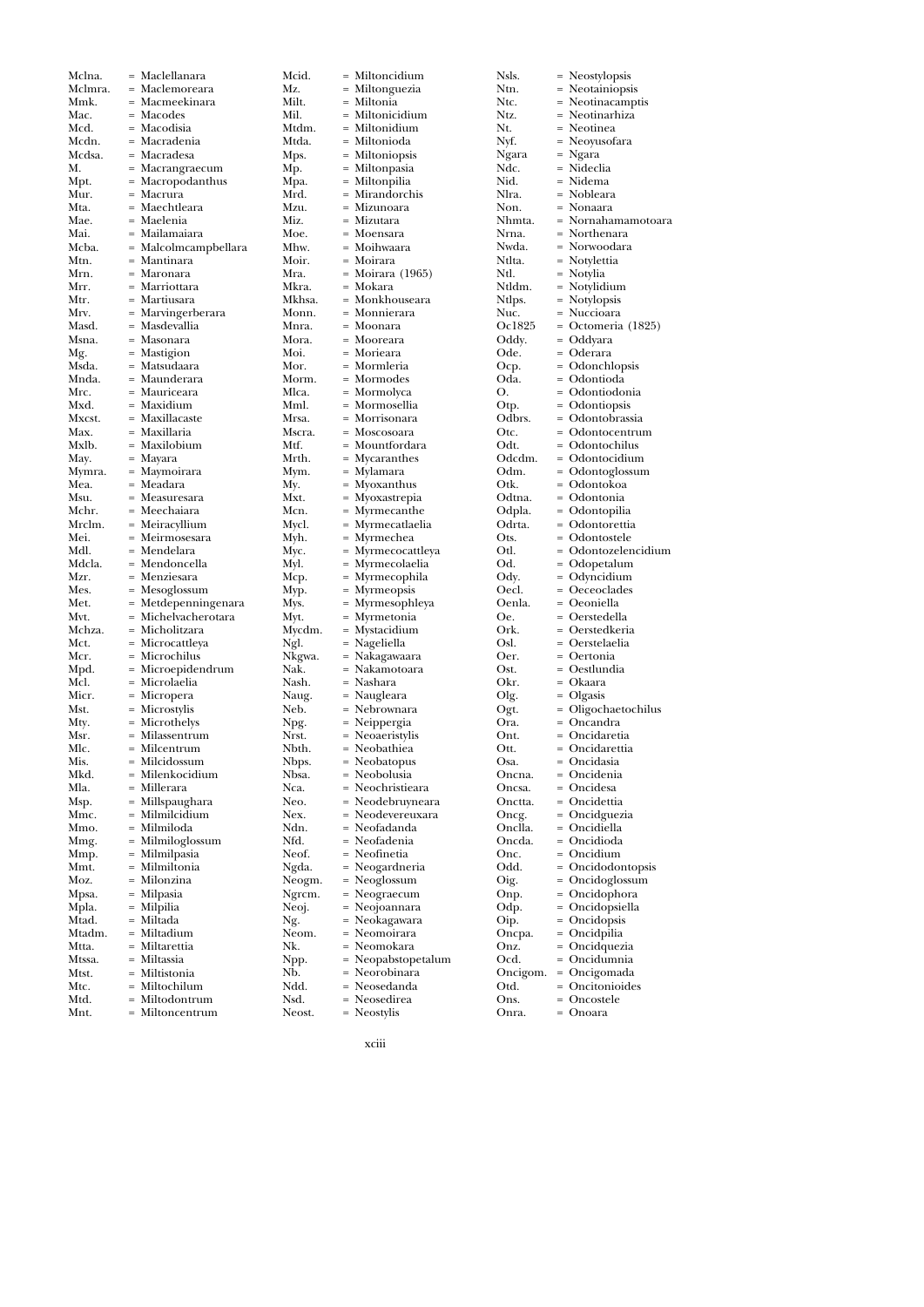| Odk.          | Onrodenkoa                          | Pas.          |
|---------------|-------------------------------------|---------------|
| Otz.          | = Ontolezia                         | Pdt.          |
| Ogs.          | = Ontolglossum                      | Pn.           |
| Olt.          | = Onzelcentrum                      | Prt.          |
| Ozt.          | = Onzelettia                        | Ptt.          |
| Ozl.          | = Onzeloda                          | Ppl.          |
| Ozn.          | = Onzelumnia                        | Pps.          |
| Opt.          | = Ophramptis                        | Pcs.          |
| Oph.          | = Ophrys                            | Prn.          |
| Opisan.       | = Opisanda                          | Prd.          |
| Opo.          | = Opoixara                          | Psarco.       |
| Ops.          | = Opsilaelia                        | Pst.          |
| Opsis.        | = Opsisanda                         | Pv.           |
| Op.           | = Opsisanthe                        | Paravand.     |
| Opsct.        | = Opsiscattleya<br>$=$ Opsistylis   | Pav.          |
| Opst.<br>Orc. | = Orchidactyla                      | Pvp.<br>Pvd.  |
| Ogy.          | = Orchigymnadenia                   | Pia.          |
| Org.          | = Orchimantoglossum                 | Pka.          |
| Ohn.          | = Orchinea                          | Parn.         |
| Orcys.        | = Orchiophrys                       | Pta.          |
| Opa.          | = Orchiplatanthera                  | Pat.          |
| Orchis        | = Orchis                            | Plra.         |
| Orsps.        | = Orchiserapias                     | Plsra.        |
| Ore.          | = Oreorchis                         | Pvn.          |
| Orle.         | = Orleanesia                        | Pay.          |
| Orcp.         | = Ornithocephalus                   | Pe.           |
| Orncm.        | = Ornithocidium                     | Pec.          |
| Orpha.        | = Ornithophora                      | Pee.          |
| Orp.          | = Orpetara                          | Peh.          |
| Osmt.         | = Osmentara                         | Plctm.        |
| Ogm.          | $=$ Osmoglossum                     | Pelcs.        |
| Otr.          | = Otaara                            | Pelst.        |
| Otcx.         | = Otocolax                          | Pthia.        |
| Oth.          | = Otoglochilum                      | Pltrs.        |
| Oto.          | = Otoglossum                        | Pel.          |
| Otnsa.        | = Otonisia                          | Pent.         |
| Ot.           | = Otopabstia                        | Ppa.          |
| Otspm.        | = Otosepalum                        | Perths.       |
| Otst.         | = Otostylis                         | Prschs.       |
| Owsr.         | = Owensara                          | Prra.         |
| Oxy.          | = Oxyglossellum                     | Pcy.          |
| Oys.          | = Oxysepala                         | Pyha.         |
| Pbn.          | = Pabanisia                         | Psbol.        |
| Pab.          | = Pabstia                           | Pestea.       |
| Pss.          | = Pabstosepalum                     | Pes.          |
| Pga.          | = Pageara                           | Pcp.          |
| Pal.          | = Palermoara                        | Psw.          |
| Plmra.        | = Palmerara                         | Pesc.         |
| Pua.          | = Palumbina                         | Psnth.        |
| Pana.         | = Panarica                          | Ptr.          |
| Pzka.         | = Panczakara                        | Pett.         |
| Pntp.         | = Pantapaara                        | Ph.           |
| Pna.          | = Paphinia                          | Phcal.        |
| Paph.         | = Paphiopedilum                     | Phcym.        |
| Pa.           | = Papilachnis                       | Phai.         |
| Pap.          | = Papilandachnis                    | Ppp.          |
| Pl.           | = Papilanthera                      | Phaius        |
| Pc.<br>Pd.    | = Papiliocentrum<br>= Papiliodes    | Pht.<br>Phd.  |
| Pda.          | = Papilionanda                      |               |
| Pt.           | = Papilionetia                      | Php.<br>Phal. |
| Pр.           | = Papiliopsis                       | Phdps.        |
|               |                                     | Phnta.        |
| Papi.<br>Plp. | = Papilisia<br>Papulipetalum<br>$=$ | Pte.          |
| Part.         | = Paracentrum                       | Pld.          |
| Prcls.        | = Parachilus                        | Phlla.        |
| Par.          | = Parachnis                         | Phc.          |
| Pdsnth.       | = Paradisanthus                     | Phel.         |
| Pgnt.         | = Paragnathis                       | Phl.          |
| Pph.          | = Paralophia                        | Phill.        |
| Py.           | = Paramayara                        | Phm.          |
|               |                                     |               |

| Pas.            |     | Parandachnis                  |
|-----------------|-----|-------------------------------|
| Pdt.            |     | Parandanthe                   |
| Pn.             | $=$ | Paranthe                      |
| Prt.            |     | Paranthera                    |
| Ptt.            |     | - Paraottis                   |
| Ppl.            | $=$ | Parapapilio                   |
| Pps.            |     | Paraphalaenopsis              |
| Pcs.            |     | Pararachnis                   |
| Prn.            | $=$ | Pararenanthera                |
| Prd.<br>Psarco. |     | Pararides<br>Parasarcochilus  |
| Pst.            | $=$ | Parastylis                    |
| Pv.             | $=$ | Paravanda                     |
| Paravand.       |     | Paravandanthe                 |
| Pav.            | $=$ | Paravandanthera               |
| Pvp.            |     | Paravandopsis                 |
| Pvd.            |     | Paravandrum                   |
| Pia.            | $=$ | Parisia                       |
| Pka.            |     | Parkerara                     |
| Parn.           |     | Parnataara                    |
| Pta.            | $=$ | Pattonia                      |
| Pat.            |     | : Pattoniheadia               |
| Plra.           |     | = Paulara                     |
| Plsra.          |     | = Paulsenara                  |
| Pvn.            | $=$ | Pavonara                      |
| Pay.            |     | Paynterara                    |
| Pe.             |     | = Pectabenaria                |
| Pec.            |     | Pecteilis                     |
| Pee.            |     | - Peetersara                  |
| Peh.            |     | = Pehara                      |
| Plctm.          |     | = Pelacentrum                 |
| Pelcs.          |     | = Pelachilus                  |
| Pelst.          |     | = Pelastylis                  |
| Pthia.          |     | Pelatantheria                 |
| Pltrs.          |     | Pelatoritis                   |
| Pel.            |     | = Pelexia                     |
| Pent.           |     | = Pentisea                    |
| Ppa.            | $=$ | Pepeara                       |
| Perths.         | $=$ | Peristeranthus                |
| Prschs.         |     | Peristerchilus                |
| Prra.<br>Pcy.   | $=$ | Perreiraara<br>Pescantleya    |
| Pyha.           |     |                               |
| Psbol.          | $=$ | Pescarhyncha<br>Pescatobollea |
| Pestea.         | $=$ | Pescatorea                    |
| Pes.            |     | Pescatoria                    |
| Pcp.            | $=$ | Pescatoscaphe                 |
| Psw.            |     | = Pescawarrea                 |
| Pesc.           |     | = Pescenia                    |
| Psnth.          |     | = Pescoranthes                |
| Ptr.            |     | = Petrorchis                  |
| Pett.           |     | Pettitara                     |
| Ph.             |     | Phabletia                     |
| Phcal.          |     | Phaiocalanthe                 |
| Phcym.          |     | Phaiocymbidium                |
| Phai.           | $=$ | Phaiolimatopreptanthe         |
| Ppp.            | $=$ | Phaiopreptanthe               |
| Phaius          |     | Phaius                        |
| Pht.            | $=$ | Phalaenetia                   |
| Phd.            |     | Phalaenidium                  |
| Php.            |     | Phalaenopapilio               |
| Phal.           | $=$ | Phalaenopsis                  |
| Phdps.          | $=$ | Phalandopsis                  |
| Phnta.          |     | Phalanetia                    |
| Pte.            |     | Phalanthe                     |
| Pld.            | $=$ | Phaleralda                    |
| Phlla.          |     | Phaliella                     |
| Phc.            | $=$ | Pharochilum                   |
| Phel.           | $=$ | Pheladenia                    |
| Phl.            |     | Philippiara                   |
| Phill.          | $=$ | Phillipsara                   |

| Phrphm.  | $=$ |                  |
|----------|-----|------------------|
|          | $=$ | Phragmipaphium   |
| Phrag.   |     | Phragmipedium    |
| Phragmo. | $=$ | Phragmopaphium   |
| Pmc.     | $=$ | Phymatochilum    |
| Psg.     |     | Physogyne        |
| Pys.     | $=$ | Physothallis     |
| Pier.    |     | Pierardia        |
| Pilm.    |     | Pilumna          |
| Pina.    | $=$ | Pinalia          |
| Pi.      |     | Pittara          |
| Р.       |     | Platanthera      |
| Plt.     | $=$ | Platanthopsis    |
| Pns.     |     |                  |
|          |     | Platyclinis      |
| Plchs.   |     | Plectochilus     |
| Plrhz.   | $=$ | Plectorrhiza     |
| Plgcm.   | $=$ | Plectrelgraecum  |
| Plmths.  |     | Plectrelminthus  |
| Pln.     | $=$ | Pleione          |
| Plnl.    |     | Pleionilla       |
| Pll.     |     | = Plelis         |
| Prm.     | $=$ | Pleurobotryum    |
| Pths.    |     | Pleurothallis    |
| Plm.     | $=$ | Plumatichilos    |
| Pmt.     | $=$ | Plumatistylis    |
|          |     |                  |
| Ppg.     |     | Poeppigara       |
| Poll.    |     | Pollardia        |
| Pcn.     | $=$ | Polycycnis       |
| Plr.     | $=$ | Polygora         |
| Ppx.     |     | Polyphylax       |
| Prad.    | $=$ | Polyradicion     |
| Pol.     | $=$ | Polystachya      |
| Pmctm.   |     | Pomacentrum      |
| Pmtsa.   | $=$ | Pomatisia        |
| Pmcpa.   |     | Pomatocalpa      |
| Pmtls.   |     | Pomatochilus     |
| Pnr.     | $=$ | Ponerorchis      |
|          |     |                  |
| Ptg.     |     | Ponerostigma     |
| Pnt.     |     | Ponterara        |
| Ptva.    | $=$ | Ponthieva        |
| Polra.   | $=$ | Pooleara         |
| Por.     |     | Porphyrachnis    |
| Pra.     | $=$ | Porphyranda      |
| Prs.     | $=$ | Porphyrandachnis |
| Prtr.    | $=$ | Porphyranthera   |
| Pgt.     | $=$ | Porphyroglottis  |
| Prgm.    | $=$ | Porroglossum     |
| Pvla.    | $=$ | Porrovallia      |
| Prta.    | $=$ | Porterara        |
|          |     | Portillia        |
| Poi.     |     |                  |
| Port.    | $=$ | Portoara         |
| Pad.     | $=$ | Posadaara        |
| Pot.     |     | Potinara         |
| Pou      |     | = Pourbaixara    |
| Pow.     | $=$ | Powellara        |
| Pri.     |     | Priceara         |
| Pcv.     |     | Procatavola      |
| Poc.     | $=$ | Proctoria        |
| Pcc.     |     | Procycleya       |
| Pgy.     | $=$ | Proguarleya      |
| Plh.     | $=$ | Proleyophila     |
| Pre.     |     |                  |
|          |     | Proleytonia      |
| Pmla.    | $=$ | Promellia        |
| Pmb.     | $=$ | Promenabstia     |
| Prom.    | $=$ | Promenaea        |
| Prths.   | $=$ | Promenanthes     |
| Pmp.     | $=$ | Promenopsis      |
| Prsm.    | =   | Promosepalum     |
| Pbt.     | $=$ | Propabstopetalum |
| Pptm.    | $=$ | Propetalum       |
| Pnp.     |     | Prosanthopsis    |
| Prh.     | $=$ | Prosarthron      |
|          |     |                  |

Psv. = Prosavola

xciv

Phm. = Phragmipaphiopedilum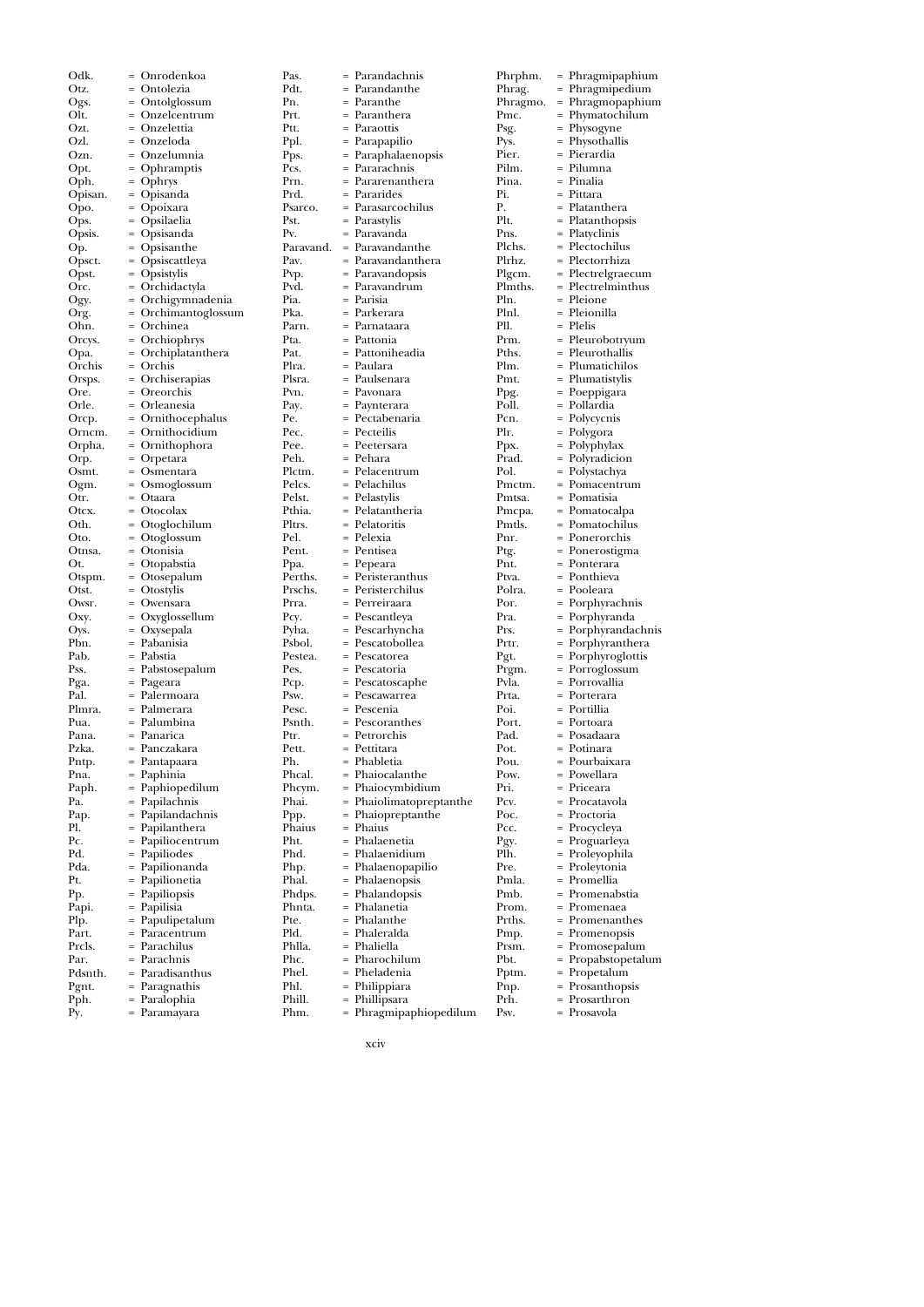$\begin{array}{rcl} \n \text{Pg.} & = \text{Prosgoa} \\ \n \text{Plc} & = \text{Proslael} \n \end{array}$ Plc.  $=$  Proslaeliocattleya<br>Psl  $=$  Proslia Psl. = Proslia<br>Prv. = Prosop Ppv. = Prosophrovola<br>Prv. = Prosrhvnchole  $\Pr_{\text{Psh}} = \Pr_{\text{or} \in \text{Pheh}} = \Pr_{\text{or} \in \text{Pheh}}$ Psh.  $=$  Prosthechea<br>Pros Pros. = Prostonia<br>Prc. = Prosyclia Prc. = Prosyclia<br>Ps. = Pseudade  $\begin{array}{rcl} \text{Ps.} & = & \text{Pseudadenia} \\ \text{Psd} & = & \text{Pseudanther} \end{array}$ Psd. = Pseudanthera<br>Pde. = Pseudencyclia Pde. = Pseudencyclia<br>Pdm. = Pseudinium Pdm. = Pseudinium<br>Pcg. = Pseudocoelo Pcg. = Pseudocoeloglossum<br>Pdh. = Pseudohemipilia Pdh. = Pseudohemipilia<br>Pdla. = Pseudolaelia Pdla. = Pseudolaelia<br>Pse. = Pseudorchis Pse. = Pseudorchis<br>Psz. = Pseudorhiza Psz. = Pseudorhiza Psil. = Psilanthemum<br>Pbc. = Psybrassocattle Pbc. = Psybrassocattleya<br>Pyrt. = Psycarthron Pyrt.  $=$  Psycarthron<br>Psct.  $=$  Psycattlevtor Psct. = Psycattleytonia<br>Pvv = Psycavola Pyv.  $=$  Psycavola<br>
Phh.  $=$  Psychantl Phh.  $=$  Psychanthe<br>Phs.  $=$  Psychassia Phs.  $=$  Psychassia<br>Pve  $=$  Psychelia Pye.  $=$  Psychelia<br>Psy.  $=$  Psychilis Psy.  $=$  Psychilis<br>Pyn.  $=$  Psychlun Pyn.  $=$  Psychlumnia<br>Pyc.  $=$  Psychocentru  $Pyc.$  = Psychocentrum<br>Pyd. = Psychocidium  $Pyd.$  = Psychocidium<br>  $Pvl.$  = Psychoglossum Pyl. = Psychoglossum<br>Psp. = Psychopilia Psp. = Psychopilia<br>Psyc. = Psychopsiel Psyc. = Psychopsiella<br>Pyp. = Psychopsis Pyp.  $=$  Psychopsis<br>Ppy.  $=$  Psychopsyc Psychopsychopsis  $\vec{P}$ syl. = Psyclia<br>Pvct. = Psylael Pyct.  $=$  Psylaeliocattleya<br>Ply  $=$  Psylevonsis Psyleyopsis Pym. = Psymiltonia Pso. = Psyonitis<br>Pnc. = Psysophr Ppc.  $=$  Psysophrocattleya<br>Pyh.  $=$  Psythechea Pyh.  $=$  Psythechea<br>Pyt.  $=$  Psytonia  $\begin{array}{ll}\n\text{Pyt.} & = & \text{Psytonia} \\
\text{Pos} & = & \text{Pterocer}\n\end{array}$ Pos.  $=$  Pteroceras<br>Ptc.  $=$  Pterocottia Ptc. = Pterocottia<br>Ptp. = Pteroplodiu Ptp. = Pteroplodium<br>Ptst. = Pterostvlis Ptst. = Pterostylis<br>Pur. = Purverara Pur. = Purverara<br>Pyg. = Pygmaeor Pyg. = Pygmaeorchis<br>Pya. = Pynaertara Pya. = Pynaertara<br>Pyr. = Pyrorchis  $Pyr.$  = Pyrorchis<br>Qvl. = Quisavola Qvl. = Quisavola<br>Qch. = Quischilis  $\begin{array}{lll} \text{Qch.} & = & \text{Quischilis} \\ \text{Qui.} & = & \text{Quisqueya} \end{array}$ Qui. = Quisqueya<br>Q. = Quisumbir  $\widetilde{Q}$ . =  $\widetilde{Q}$ uisumbingara<br>Rdnc. = Radinocion Rdnc. = Radinocion<br>Raf. = Rafinesquea Raf. = Rafinesqueara<br>Rgn. = Raganara Rgn. = Raganara<br>Rmsya. = Ramasam Rmsya. = Ramasamyara  $R$ . = Randactyle<br>Rgs. = Rangaeris Rgs. = Rangaeris<br>Ran. = Ranorchis  $Ran. = Ranorchis$ <br>  $Reb. = Rebeccaar$ Reb. = Rebeccaara<br>Recc. = Recchara Recc. = Recchara<br>Recchi. = Recchiara Recchiara Reg. = Regnierara<br>Reh. = Rehderara  $R$ eh. =  $R$ ehderara<br> $R$ fda =  $R$ ehfieldara Rfda. = Rehfieldara<br>Rec. = Reicheara Rec. = Reicheara<br>Rei = Reichenba Rei.  $=$  Reichenbachara<br>Rk  $=$  Reinikkaara  $=$  Reinikkaara  $Rcl.$  = Renachilus<br>Rnds = Renades Rdn. = Rhyndiranda<br>Rhdps. = Rhyndoropsis

 $=$  Renades

Rfnda. = Renafinanda<br>Rngl. = Renaglottis = Renaglottis Rnctm. =  $R$ enancentrum<br>Re =  $R$ enanda Re. = Renanda<br>Rnet. = Renaneti Rnet. = Renanetia<br>Rnps. = Renanopsi Rnps. = Renanopsis<br>Rpd. = Renanparao Rpd. = Renanparadopsis<br>Rnst. = Renanstylis Rnst. = Renanstylis<br>Rntda. = Renantandi Rntda. = Renantanda<br>Ren = Renanthera Ren. = Renanthera<br>Rta. = Renanthera Rta. = Renantheranda<br>Rena. = Renanthoceras Rena. = Renanthoceras<br>Rngm. = Renanthoglossi Rngm. = Renanthoglossum<br>Rnthps. = Renanthopsis Rnthps. = Renanthopsis<br>Rd. = Renaradorum  $Rd.$  = Renaradorum<br> $Rdm$  = Renarodorum Rdm. = Renarodorum<br>Rnt. = Renata Rnt. = Renata<br>Rps. = Renops Rps. = Renopsis<br>Ret. = Restesia Ret. = Restesia<br>Rstp. = Restrepi Rstp. = Restrepia<br>Rhenanth. = Rhenanth Rhenanth. = Rhenanthopsis<br>Rhin. = Rhinerrhiza Rhin. = Rhinerrhiza<br>Rrp. = Rhinerrhizo Rrp. = Rhinerrhizopsis  $R$ hincs. = Rhinochilus<br> $R$ hc. = Rhinocidiun Rhc. = Rhinocidium<br>Rh. = Rhizanthera Rh. = Rhizanthera<br>Rhm. = Rhomboda Rhm. = Rhomboda<br>Ryp. = Rhycopelia Ryp. = Rhycopelia<br>Ryy. = Rhyleyaopsi  $Ryy.$  = Rhyleyaopsis<br>Rln. = Rhynaelionit  $\hat{R}$ ln. = Rhynaelionitis<br>Rrv. = Rhynarthrolve Rry.  $=$  Rhynarthrolyea<br>Rrt.  $=$  Rhynarthron Rrt. = Rhynarthron<br>Rbg. = Rhynburgkia Rbg. = Rhynburgkia<br>Rva. = Rhyncada  $Rya.$  = Rhyncada<br>Ryn. = Rhyncantl  $\begin{array}{rcl} Ryn. & = Rhyncan the \ Rcc. & = Rhyncatolia \end{array}$  $Rcc.$  = Rhyncatclia<br>Rnd. = Rhyncatden Rhyncatdendrum  $Ryc.$  = Rhyncatlaelia<br>Rth = Rhyncattlean  $Rth.$  = Rhyncattleanthe<br>Rym = Rhynchavolarum Rvm. = Rhynchavolarum<br>Rby. = Rhynchobrassoley Rby. =  $Rhynchobras soleya$ <br>Rhctm. =  $Rhynchocentrum$  $Rhd$  = Rhynchocentrum<br> $Rdd$  = Rhynchodendrum Rdd. =  $Rhynchodendrum$ <br>Rcn. = Rhynchodenia Rcn. = Rhynchodenia<br>Rdt. = Rhynchodeniti  $Rdt.$  = Rhynchodenitis<br> $Rvd.$  = Rhynchodirea Ryd. = Rhynchodirea<br>Rfd. = Rhynchofadar Rfd. = Rhynchofadanda<br>Rgl. = Rhynchoguarlia  $\begin{array}{lll}\n\text{Rgl.} & = & \text{Rhynchoguarlia} \\
\text{R1} & = & \text{Rhyncholaelia}\n\end{array}$ Rl. = Rhyncholaelia<br>Rlc. = Rhyncholaelio Rlc. = Rhyncholaeliocattleya<br>Rnc. = Rhynchonia Rnc. = Rhynchonia<br>Rhnps. = Rhynchonop Rhnps. = Rhynchonopsis<br> $Rv = Rhynchonapilis$  $Ry.$  = Rhynchopapilisia<br>Rnp. = Rhynchopera  $R$ np. = Rhynchopera<br>Rhrds. = Rhynchorides Rhrds. = Rhynchorides<br>Rsc. = Rhynchosoph Rsc. = Rhynchosophrocattleya<br>Rst. = Rhynchostele Rst.  $=$  Rhynchostele<br>Rhy.  $=$  Rhynchostylis Rhy. = Rhynchostylis<br>Rct. = Rhynchothecl  $Rct.$  = Rhynchothechea<br>Rhh. = Rhynchothechlia Rhh. = Rhynchothechlia<br>Rhy. = Rhynchovanda Rhv. = Rhynchovanda<br>Rv. = Rhynchovanda  $Rv.$  = Rhynchovandanthe<br>Rcv. = Rhynchovola  $Rcv.$  = Rhynchovola<br>Rvt. = Rhynchovola Rvt.  $=$  Rhynchovolanthe<br>Rvl.  $=$  Rhynchovolitis  $Rvl.$  = Rhynchovolitis<br>Rcm. = Rhynchumnia Rcm.  $=$  Rhynchumnia<br>Rcd.  $=$  Rhyncorades  $Rcd.$  = Rhyncorades<br> $Rvd.$  = Rhyncovanda  $Rvd.$  = Rhyncovanda<br> $Rcv.$  = Rhyncyclia  $Rcy. = Rhyncyclia$ <br> $Rdl = Rhyncyclia$  $Rd$ l. = Rhyndenlia<br> $Rd$ n = Rhyndirand

Rtt. = Rhynitanthe<br>Rhn. = Rhynitis = Rhynitis  $Rcg.$  = Rhynochlioglossum<br>Rns. = Rhynopsirea  $R$ ns. = Rhynopsirea<br>Ryt. = Rhynthechor Ryt. = Rhynthechonitis<br>Rly. = Rhyntonleya = Rhyntonleya  $Rys.$  = Rhyntonossum<br>Rht. = Rhytionanthos Rht.  $=$  Rhytionanthos<br>Rtg.  $=$  Rhytoniglossun Rtg. = Rhytoniglossum<br>Rcmza. = Richardmizutaai Rcmza. = Richardmizutaara<br>Rchna. = Richardsonara Rchna. = Richardsonara<br>Ridl. = Ridlevara Ridl. = Ridleyara<br>Rthn = Rittershau Rthn. = Rittershausenara<br>Rbf. = Robifinetia Rbf. = Robifinetia<br>Rbnra. = Robinara Rbnra. = Robinara<br>Rsv. = Robinstev Rsv. = Robinstevensara<br>Rbq. = Robiquetia Rbq. = Robiquetia<br>Rbst. = Robostylis Rbst. = Robostylis<br>Rcfta. = Roccaforte Rcfta. = Roccaforteara<br>Rdssa. = Rodrassia Rdssa. = Rodrassia<br>Ro. = Rodrenia Ro. = Rodrenia Rdtta. = Rodrettia<br>Rdtps. = Rodrettio Rdtps. = Rodrettiopsis<br>Rdchs. = Rodrichilus Rdchs. = Rodrichilus<br>Rdcm. = Rodricidium Rdcm. = Rodricidium<br>Rden. = Rodridenia Rden. = Rodridenia<br>Rdgm. = Rodriglossu Rdgm. = Rodriglossum<br>Rgo. = Rodrigoa Rgo. = Rodrigoa<br>Rdza. = Rodrigue Rdza. = Rodriguezia Rdzlla. = Rodrigueziella<br>Rodps. = Rodriopsis Rodps. = Rodriopsis<br>Rdtna. = Rodritonia Rdtna. = Rodritonia<br>Rrm. = Rodrumnia Rrm. = Rodrumnia<br>Rob. = Roeblingara Rob. = Roeblingara<br>Rlk. = Roellkeara Rlk.  $=$  Roellkeara<br>Roz.  $=$  Roezlara Roz. = Roezlara<br>Rna = Rogerson Rna. = Rogersonara<br>Rhla = Robrlara Rhla. = Rohrlara<br>Rolf = Rolfeara Rolf. = Rolfeara<br>Rwm = Rolfwilh Rwm. = Rolfwilhelmara<br>Rls. = Rollissonara Rls. = Rollissonara<br>Ron. = Ronmaunde Ron. = Ronmaunderara<br>Roya = Ronnyara Rnya. = Ronnyara<br>Rskra. = Rosakirsc Rskra. = Rosakirschara Rsra. = Roseara<br>Rsm. = Rossimi Rsm. = Rossimilmiltonia<br>Ros. = Rossioglossum Ros. = Rossioglossum<br>Rsot. = Rossitolidium Rsot.  $= Rositolidium$ <br>Rot  $= Rositonia$ Rot. = Rossitonia<br>Rsp. = Rossitonio Rsp. = Rossitoniopsis<br>Roth. = Rothara Roth. = Rothara<br>Rca. = Rothsch Rca. = Rothschildara<br>Rwl. = Rothwellara Rwl. = Rothwellara<br>Rtra. = Rotorara Rtra. = Rotorara<br>Rbl. = Rubellia Rbl. = Rubellia<br>Rud. = Rudolfie Rud. = Rudolfiella Ruz. = Ruizara<br>Rlla. = Rumrilla Rlla. = Rumrillara Run. = Rundleara<br>Rppa. = Ruppara Rppa. = Ruppara<br>Sac. = Saccanthe  $Sac.$  = Saccanthera<br>Slm. = Saccolabium Slm. = Saccolabium<br>Soi. = Sacoila Soi. = Sacoila<br>Sgka. = Sagarik Sgka. = Sagarikara<br>Skba. = Sakabaara Skba. = Sakabaara<br>Sva. = Sallvveeara Sya.  $=$  Sallyyeeara<br>Snd  $=$  Sanda  $=$  Sanda Sa. = Sander<br>Sand. = Sander Sand. = Sanderara<br>Sima. = Sanjumear = Sanjumeara Spla. = Saplalaara Sapp. = Sappanara

xcv

= Rhyndoropsis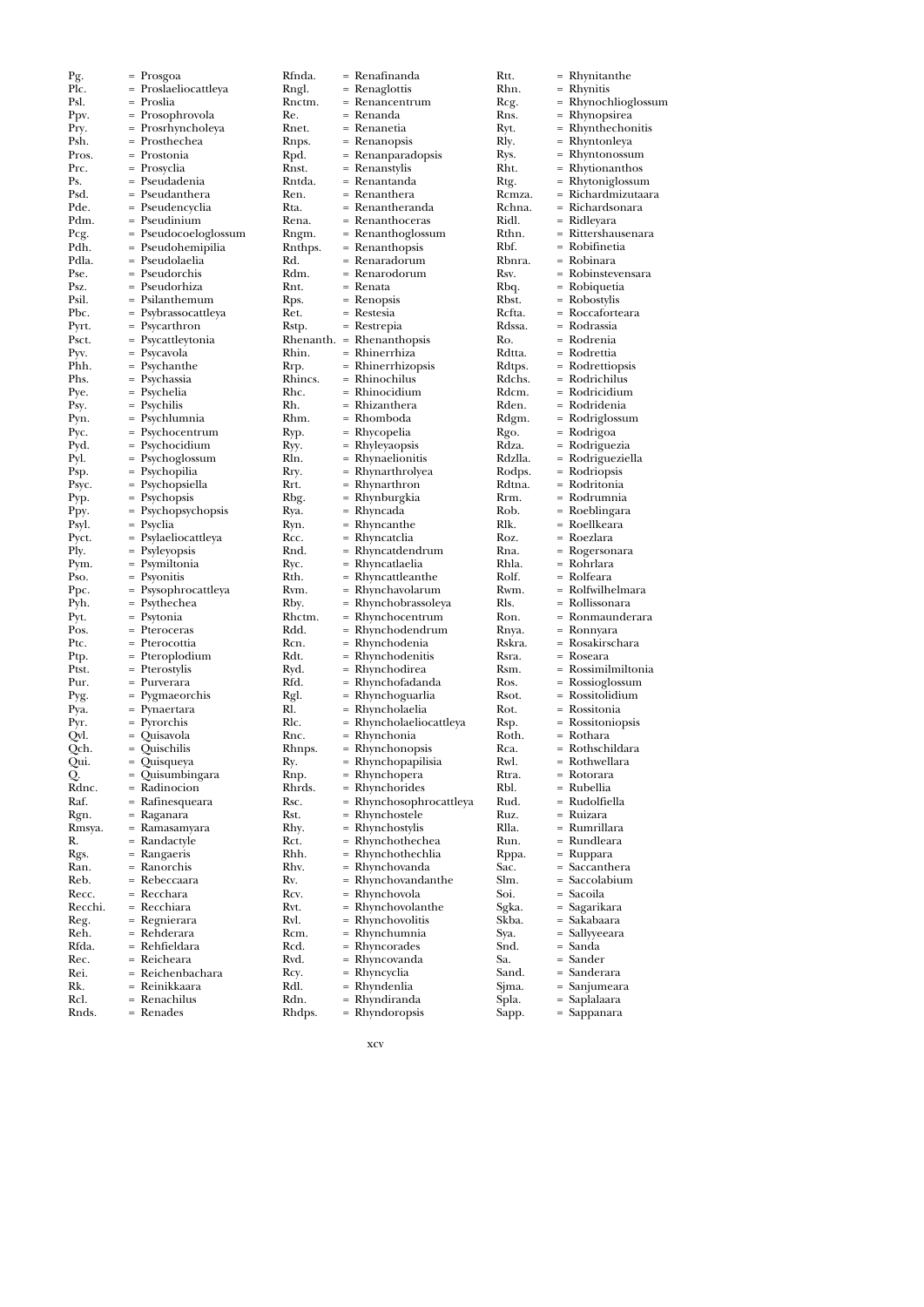| Sar.           | $=$ Sarcalaenopsis                           | Sdr.            | = Sedirisia                         |
|----------------|----------------------------------------------|-----------------|-------------------------------------|
| Sarc.          | = Sarcanthopsis                              | Sdp.            | = Sediropsis                        |
| Sdt.<br>Srctm. | = Sarcocadetia<br>= Sarcocentrum             | See.            | = Seegerara<br>= Segerara           |
| Scs.           | = Sarcoceras                                 | Sgra.<br>Snn.   | = Seidenanda                        |
| Sarco.         | = Sarcochilus                                | Sei.            | = Seidenfadeni:                     |
| Sglm.          | = Sarcoglossum                               | Sdn.            | = Seidenides                        |
| Srgt.          | = Sarcoglottis                               | Selen.          | = Selenipanther                     |
| Slx.           | = Sarcolexia                                 | Scp.            | = Selenocypripe                     |
| Sran.          | = Sarcomoanthus                              | Sele.           | $=$ Selenopanthe                    |
| Srnps.<br>Sla. | = Sarconopsis<br>= Sarcopapilionanda         | Sngs.<br>Sry.   | = Senghasara<br>$=$ Seraphrys       |
| Spd.           | = Sarcopodium                                | Srps.           | $=$ Serapias                        |
| Srth.          | = Sarcothera                                 | Ser.            | = Serapicamptis                     |
| Srv.           | = Sarcovanda                                 | Sz.             | = Serapirhiza                       |
| Srdts.         | = Saridestylis                               | Srp.            | = Serpenticauli:                    |
| Srts.          | = Sartylis                                   | Sev.            | = Severinara                        |
| Svp.<br>Svd.   | $=$ Sarvandopanthera<br>= Sarvandopsis       | Svl.<br>Shn.    | = Sevillaara<br>= Sheehanara        |
| Stk.           | = Satorkis                                   | Shgra.          | = Shigeuraara                       |
| Satm.          | = Satyrium                                   | Shipm.          | = Shipmanara                        |
| Sdra.          | = Sauledaara                                 | Shva.           | = Shiveara                          |
| Svg.           | = Savageara                                  | Sidr.           | = Sidranara                         |
| Say.           | = Sayeria                                    | Sbt.            | = Siebertara                        |
| Scg.           | = Scaphingoa                                 | Sgrt.           | = Siegeristara                      |
| Scgl.          | = Scaphyglottis<br>= Scelcidumnia            | Sgdm.           | = Sigmacidium                       |
| Sld.<br>Scel.  | = Scelochilus                                | Sgmx.<br>Silpa. | = Sigmatostalix<br>= Silpaprasertai |
| Scd.           | = Scelodium                                  | Sgt.            | $=$ Simpliglottis                   |
| Sgl.           | = Sceloglossum                               | Si.             | = Singaporeara                      |
| Sln.           | = Scelonia                                   | Skp.            | = Skeptrostachy                     |
| Slt.           | = Scelorettia                                | Slad.           | = Sladeara                          |
| Schfa.         | = Schafferara                                | Smt.            | = Smithanthe                        |
| Sdw.           | = Scheidweilerara                            | Sm.             | = Smithara                          |
| Sdl.           | = Schiedeella                                | Smi.            | $=$ Smithara (19)                   |
| Slga.<br>Sch.  | = Schilligerara<br>= Schlechterara           | Sbgcm.<br>Sbk.  | = Sobennigraec<br>= Sobennikoffia   |
| Sct.           | = Schlechterorchis                           | So.             | = Sobraleya                         |
| Shl.           | = Schloatara                                 | Sob.            | = Sobralia                          |
| Skbl.          | = Schluckbleria                              | Sbn.            | = Sobrinoara                        |
| Skb.           | = Schluckebieria                             | Slr.            | = Solanderara                       |
| Sbr.           | = Schombarthron                              | Sot.            | = Sopharthron                       |
| Smbv.          | = Schombavola                                | Sha.            | = Sophcychea                        |
| Sb.<br>Sba.    | = Schombletia<br>= Schombobrassavola         | Spy.<br>Srt.    | = Sophleyclia                       |
| Smbcna.        | = Schombocatonia                             | Sprt.           | = Sophranthe<br>= Sophrattlia       |
| Smbc.          | $=$ Schombocattleya                          | Sbd.            | = Sophrobarder                      |
| Sby.           | = Schombocyclia                              | Spb.            | = Sophrobroan                       |
| Smbdcm.        | = Schombodiacrium                            | Sop.            | = Sophrobroug                       |
| Smbep.         | = Schomboepidendrum                          | Scr.            | = Sophrocatartl                     |
| Smbl.          | = Schombolaelia                              | Shc.            | = Sophrocatcat                      |
| Scl.           | = Schombolaeliocattleya                      | Sol.            | = Sophrocatlael                     |
| Sbc.<br>Smlp.  | = Schombolaeliocyclia<br>= Schombolaeliopsis | Srct.<br>Sc.    | = Sophrocattlae<br>= Sophrocattley  |
| Smbna.         | = Schombonia                                 | Scy.            | = Sophrocyclia                      |
| Smbts.         | = Schombonitis                               | Srg.            | = Sophrogoa                         |
| Sbp.           | = Schombophila                               | SI.             | = Sophrolaelia                      |
| St.            | = Schombotonia                               | Slc.            | = Sophrolaelioo                     |
| Schom.         | = Schomburgkia                               | Sly.            | = Sophrolaelioo                     |
| Scho.          | = Schomburgkio-Cattleya                      | Slp.            | = Sophrolaeliop                     |
| Scc.           | = Schomcattleya                              | Spl.            | = Sophroleya                        |
| Smh.<br>Smy.   | = Schomechea<br>= Schomleycyclia             | Sphr.<br>S.     | = Sophronia<br>= Sophronitis        |
| Sco.           | = Schomocattleya                             | Srl.            | = Sophrophila                       |
| Stm.           | = Schuitemania                               | Shy.            | = Sophroprosle                      |
| Swf.           | = Schweinfurthara                            | Spt.            | $=$ Sophrotes                       |
| Slpt.          | = Scleropteris                               | Spth.           | = Sophrothean                       |
| Sctt.          | = Scottara                                   | Sht.            | = Sophrothech                       |
| Scu.           | = Scullyara                                  | Spv.            | = Sophrovola                        |
| Sxa.           | = Seahexa                                    | Spa.            | = Spathoglottis                     |
| Se.<br>Sed.    | = Sealara<br>= Sedirea                       | Spp.<br>Spc.    | = Spathophaius<br>= Speculantha     |
|                |                                              |                 |                                     |

Sdr. = Sedirisia<br>Sdp. = Sedirops<br>See. = Seegerar = Sediropsis See. = Seegerara Sgra. = Segerara Snn. = Seidenanda Sei. = Seidenfadenia Sdn. = Seidenides elen. = Selenipanthes<br>
cp. = Selenocypripe<br>
ele. = Selenopanthes  $=$  Selenocypripedium<br> $=$  Selenopanthes de. = Selenopanthes<br>gs. = Senghasara = Senghasara<br>= Seraphrys ry. = Seraphrys<br>rps. = Serapias rps. = Serapias<br>er. = Serapica  $=$  Serapicamptis<br> $=$  Serapirhiza z.  $=$  Serapirhiza<br>rp.  $=$  Serpenticau  $\text{S} = \text{S} = \text{S} = \text{S} = \text{S} = \text{S} = \text{S} = \text{S} = \text{S} = \text{S} = \text{S} = \text{S} = \text{S} = \text{S} = \text{S} = \text{S} = \text{S} = \text{S} = \text{S} = \text{S} = \text{S} = \text{S} = \text{S} = \text{S} = \text{S} = \text{S} = \text{S} = \text{S} = \text{S} = \text{S} = \text{S} = \text{S} = \text{S} = \text{S} = \text{S} = \text{S} = \text{S$ Sev. = Severinara Svl. = Sevillaara Shn. = Sheehanara igra. = Shigeuraara<br>iipm. = Shipmanara ipm. = Shipmanara<br>wa. = Shiveara hva. = Shiveara<br>idr. = Sidranara Sidr. = Sidranara ot. = Siebertara<br>grt. = Siegeristara Sgrt. = Siegeristara s<br>gdm. = Sigmacidium<br>gmx. = Sigmatostalix  $\lim_{\text{cm}}$  = Sigmatostalix<br>lpa. = Silpaprasertar Silpaprasertara Sgt. = Simpliglottis Si. = Singaporeara Skp. = Skeptrostachys Slad. = Sladeara mt.  $=$  Smithanthe<br>m.  $=$  Smithara m. = Smithara<br>mi. = Smithara Smi. = Smithara (1972) Sbgcm. = Sobennigraecum Sbk. = Sobennikoffia  $\lambda$  = Sobraleya<br>  $\lambda$  = Sobralia  $\begin{array}{rcl} \text{Sobrali} & = & \text{Sobrali} \\ \text{Sobrali} & = & \text{Sobrali} \\ \text{Sobrino} & = & \text{Sobrino} \end{array}$ bn. = Sobrinoara<br>
|- Sobrinoara<br>
|- Solanderara Slr. = Solanderara Sot. = Sopharthron Sha. = Sophcychea py. = Sophleyclia<br>rt. = Sophranthe rt. = Sophranthe<br>prt. = Sophrattlia ort. = Sophrattlia<br>od. = Sophrobard bd. = Sophrobardendrum<br>pb. = Sophrobroanthe  $\begin{array}{lll} \text{p} \text{b.} & = \text{Sophrobroanthe} \\ \text{sp.} & = \text{Sophrobroughto} \end{array}$ Sophrobroughtonia<br>
sophrocatarthron<br>
sophrocatarthron Scr. = Sophrocatarthron hc. = Sophrocatcattleya<br>ol. = Sophrocatlaelia ol. = Sophrocatlaelia<br>rct. = Sophrocattlaelia  $=$  Sophrocattlaelia<br> $=$  Sophrocattleya  $\begin{array}{lll} \text{c.} & = \text{Sophrocattleya} \\ \text{c.} & = \text{Sophrocyclia} \end{array}$  $\begin{array}{lll} \text{cyc} & = & \text{Sophrocyclia} \\ \text{cyc} & = & \text{Sophrogoa} \end{array}$  $=$  Sophrogoa<br> $=$  Sophrolaeli Sl. = Sophrolaelia c. = Sophrolaeliocattleya<br>y. = Sophrolaeliocyclia y. = Sophrolaeliocyclia<br>p. = Sophrolaeliophila p. = Sophrolaeliophila<br>pl. = Sophroleya  $\hat{\text{ph}}$ . = Sophroleya<br>phr. = Sophronia Sphr. = Sophronia S. = Sophronitis Srl. = Sophrophila Shy. = Sophroprosleya Spt. = Sophrotes Spth. = Sophrotheanthe Sht. = Sophrothechea Spv. = Sophrovola

| Sps.     |     | = Spiessara           |
|----------|-----|-----------------------|
| Spil.    |     | = Spilorhiza          |
| Spir.    |     | = Spiranthes          |
| Spr.     |     | = Spruceara           |
| Srka.    |     | = Srisukara           |
| Staal.   |     | = Staalara            |
| Stac.    |     | = Stacyara            |
| Std.     |     | = Staffordara         |
|          |     | = Stamariaara         |
| Stmra.   |     |                       |
| Stn.     |     | = Stamnorchis         |
| Stb.     |     | = Stanbreea           |
| Sfdra.   |     | = Stanfieldara        |
| Stga.    |     | = Stangora            |
| Stncn.   |     | = Stanhocycnis        |
| Stan.    |     | = Stanhopea           |
| Shstrum. |     | = Stanhopeastrum      |
| Sat.     |     | $=$ Statterara        |
| Sta.     |     | = Staurachnis         |
| Sr.      |     | = Stauranda           |
| Strn.    |     | = Stearnara           |
| Stl.     |     | = Stelbophyllum       |
| Ste.     |     | = Stelis              |
| Stlma.   |     | = Stellamizutaara     |
| Sbm.     |     | = Stellilabium        |
|          |     |                       |
| Stp.     |     | = Stellipogon         |
| Sen.     |     | = Stenia              |
| Stla.    |     | = Steniella           |
| Snb.     |     | = Stenobolusia        |
| Sngl.    |     | = Stenoglottis        |
| Snx.     |     | = Stenolexia          |
| Spg.     |     | = Stenopogon          |
| Strs.    |     | = Stenorrhynchos      |
| Sten.    |     | = Stenorrhynchus      |
| Stsc.    |     | = Stenosarcos         |
| Stph.    |     | = Stephenara          |
| Stmk.    |     | = Stephenmonkhouseara |
|          |     |                       |
| Stwt.    |     | = Stewartara          |
| Stlb.    |     | = Stilbophyllum       |
| Stil.    |     | = Stilifolium         |
| Sto.     |     | = Stonia              |
| Str.     |     | = Stricklandara       |
| Sy.      |     | = Stylisanthe         |
| Smg.     |     | = Summerangis         |
| Sum.     |     | = Summerhayesia       |
| Sprra.   | $=$ | Susanperreiraara      |
| Sut.     |     | = Sutingara           |
| Stt.     |     | = Suttonara           |
| Svk.     |     | = Svenkoeltzia        |
| Swn.     |     | = Swanara             |
|          |     |                       |
| Sw.      |     | = Sweetara            |
| Syma.    |     | = Symmonsara          |
| Sym.     | $=$ | Symphodontioda        |
| Symp.    |     | Symphodontoglossum    |
| Sda.     | =   | Symphodontonia        |
| Syg.     | $=$ | Symphyglossonia       |
| Tin.     | $=$ | Tainiopsis            |
| Tak.     | $=$ | Takakiara             |
| Tkl.     |     | Takulumena            |
| Тa.      | $=$ | Tanakara              |
| Tanara   | $=$ | Tanara                |
| Tat.     |     | Tateara               |
| Tur.     | $=$ | Taurantha             |
| Trd.     |     | = Taurodium           |
| Tdz.     |     | = Telidezia           |
|          |     |                       |
| Tр.      | $=$ | Telipogon             |
| Tlt.     |     | = Telisterella        |
| Tem.     | $=$ | Templeara             |
| Thra.    | $=$ | Teohara               |
| Tbc.     | $=$ | Tetrabaculum          |
| Tbg.     | $=$ | Tetrabroughtanthe     |
| Ttct.    |     | = Tetracattleya       |
| Tcy.     | $=$ | Tetracyclia           |

xcvi